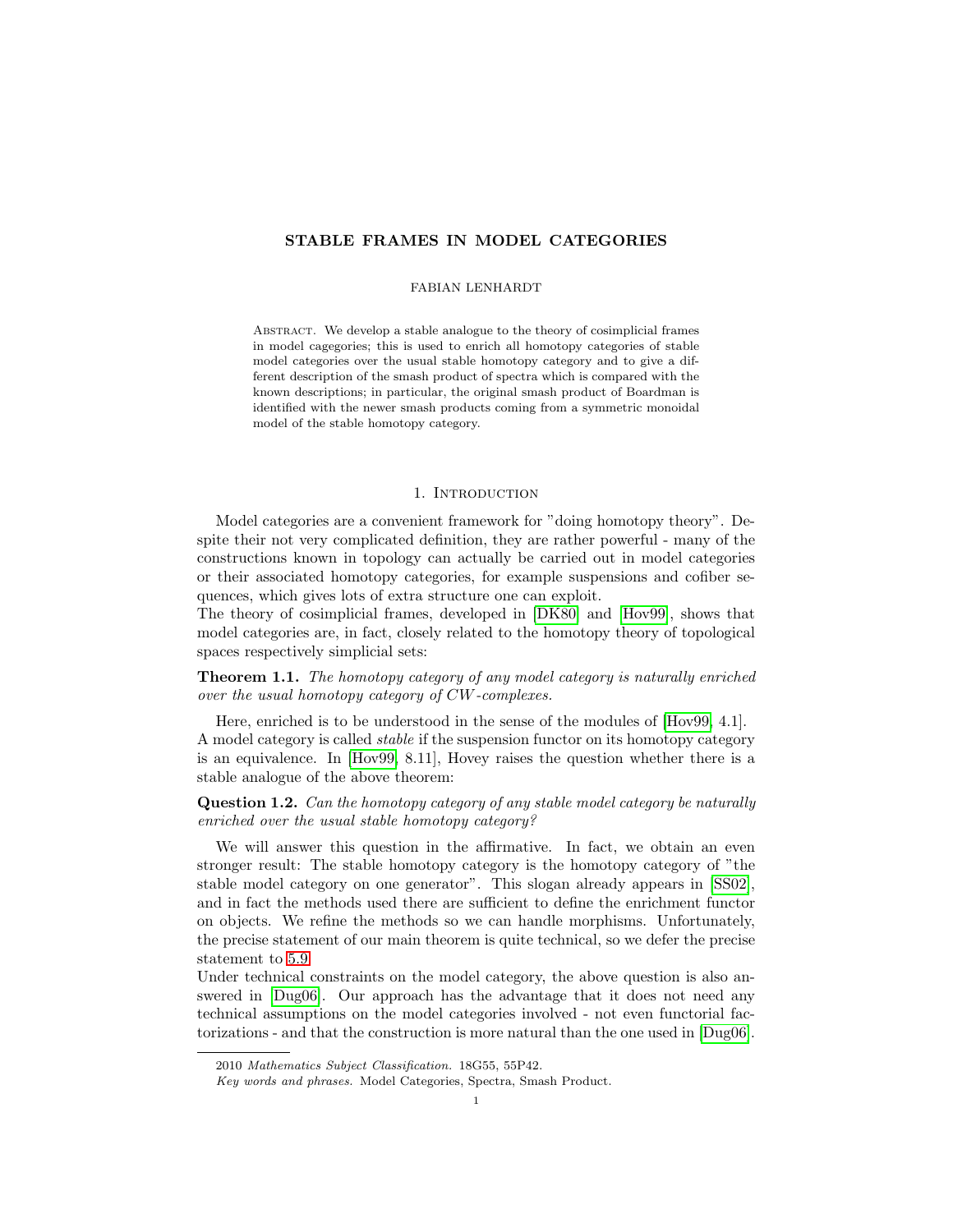1.1. Fixing definitions. For convenience, we will use a few slightly nonstandard definitions. For a model category  $C$ , we do not consider the usual homotopy category which has the same objects as  $C$ , but instead the equivalent full subcategory spanned by the cofibrant objects only. We just write  $Ho(\mathcal{C})$  for this category again. This definition has the advantage that in the definition of the derived functor of a left Quillen functor  $\mathcal{C} \to \mathcal{D}$  no cofibrant replacement is needed, hence the derived functor is actually *equal* to the original functor on objects. Furthermore, this means that the derived functor of the composition of two left Quillen functors is equal to the composition of the two derived functors, which streamlines our proof. Using [\[Hov99,](#page-17-1) 1.3.7], we could get the proof working with the usual definitions, but this does not seem to be worth the trouble.

### 2. Sequential spectra

In this section, we will describe the category of spectra we want to work with. Working with this concrete model for  $\mathcal{SHC}$  is crucial; the constructions we want to do depend not only on the homotopy category, but on the model category itself, and will fail to work for many models; in particular, we cannot replace simplicial sets by topological spaces in the following definition.

# 2.1. The category of sequential spectra.

**Definition 2.1.** Let  $S^1$  be the simplicial circle  $\Delta[1]/\partial \Delta[1]$ . A sequential spectrum or just spectrum of simplicial sets is a sequence  $\{X_n\}_{n\geq 0}$  of pointed simplicial sets together with pointed maps  $\sigma_n: X_n \wedge S^1 \to X_{n+1}$ . A map of spectra  $f: X \to Y$  is a sequence of pointed maps  $f_n: X_n \to Y_n$  such that the obvious diagrams commute. The resulting category of sequential spectra of simplicial sets will be denoted as Sp.

Denote by  $Ev_n : Sp \to SSet$  the functor of evaluation in degree n and by  $F_n$ : SSet  $\rightarrow$  Sp its left adjoint; the spectrum  $F_n(X)$  is the free spectrum on X in degree n. The spectrum  $F_0S^0$  which has the n-sphere  $S^n$  in level n with structure maps the identifications  $S^n \wedge S^1 \cong S^{n+1}$ , is called the *sphere spectrum* and will be denoted by S. This is the spectrum which will later on play the role of the unit.

2.2. The homotopy theory of spectra. We have a level model structure on Sp which is induced by the model structure on  $SSet_{*}: A \text{ map } f : X \to Y$  of spectra is a level weak equivalence respectively level fibration if all  $f_n$  are weak equivalences respectively fibrations of simplicial sets, and  $f$  is a cofibration if  $f_0$  is a cofibration and the induced map  $X_{n+1} \cup_{X_n \wedge S^1} Y_n \wedge S^1 \to Y_{n+1}$  is a cofibration for all n.

For stable homotopy theory, the homotopy category of this model category is too large; speaking loosely, it should not matter what happens in low dimensions, but it certainly does for level weak equivalences. To repair this, define the homotopy groups of a spectrum A as

$$
\pi_k(A) = \operatorname{colim}_{n}(\pi_{k+n}|A_n|)
$$

for any *integer*  $k$  where the colimit is taken over the maps

$$
\pi_{k+n}|A_n| \stackrel{-\wedge S^1}{\to} \pi_{k+n+1}[A_n \wedge S^1] \stackrel{\sigma_n}{\to} \pi_{k+n+1}|A_{n+1}|
$$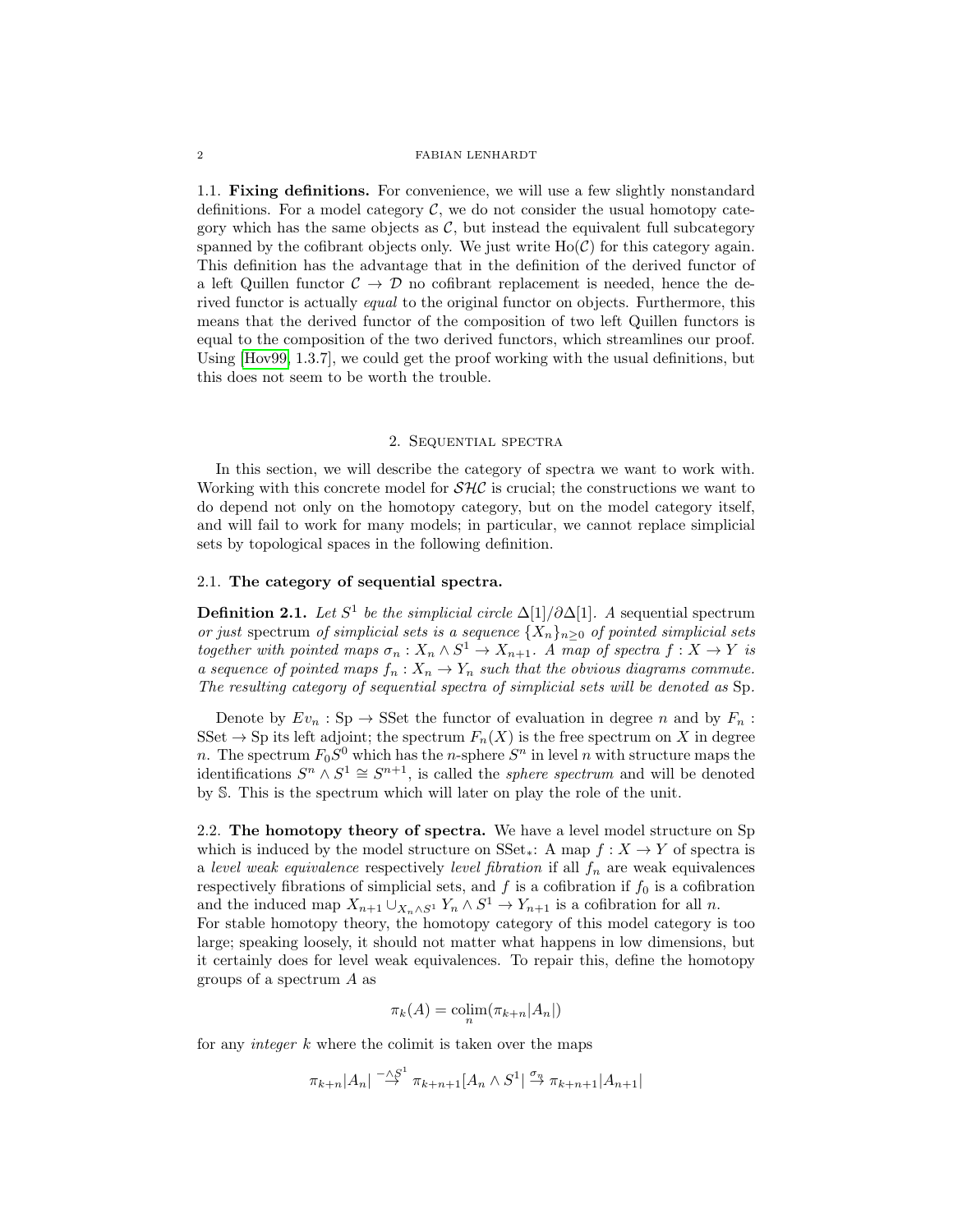A map  $f: A \to B$  of spectra induces maps on the homotopy groups  $\pi_k(f): \pi_k(A) \to$  $\pi_k(B)$  since f induces compatible maps  $\pi_{k+n}|A_n| \to \pi_{k+n}|B_n|$ . Call a map of spectra a  $\pi_*$ -isomorphism if it induces isomorphisms on all homotopy groups.

**Theorem 2.2.** There is a model structure on Sp with weak equivalences the  $\pi_*$ isomorphisms and with the same cofibrations as in the level model structure.

*Proof.* See [\[BF78\]](#page-17-4) or [\[GJ99,](#page-17-5) X].

From now on, we write  $\mathcal{SHC}$  for Ho(Sp) with its stable model structure. The fibrant objects in this model structure are exactly the levelwise Kan  $\Omega$ -spectra, i.e., those spectra of levelwise Kan fibrant simplicial sets where all adjoint structure maps  $A_n \to \Omega A_{n+1}$  are weak equivalences of simplicial sets, and the acyclic fibrations are the level acyclic fibrations since we did not change the cofibrations when we stabilized.

## 3. Cosimplicial frames

The proof of our main theorem relies on the technique of frames in a model category first developed in [\[DK80\]](#page-17-0); we will give a short overview, mostly based on [\[Hov99,](#page-17-1) Section 5].

There is one easy definition of a cosimplicial frame: A cosimplicial object in a (pointed) model category  $\mathcal C$  is a frame if and only if the associated adjunction  $SSet_* \rightleftharpoons C$  is a Quillen pair. This is the correct definition; however, there is an equivalent description of frames which is easier to handle since it makes no reference to the associated adjunction; only intrinsic properties of the cosimplicial object will be used.

3.1. Cosimplicial objects. The basic fact underlying the theory of cosimplicial frames is the following:

**Proposition 3.1.** For any cocomplete, pointed category  $\mathcal{C}$ , the category of adjunctions  $\text{SSet}_* \rightleftharpoons \mathcal{C}$  is equivalent to the category  $\mathcal{C}^{\Delta}$  of cosimplicial objects in  $\mathcal{C}$ .

*Proof.* This is standard; see for example [\[Hov99,](#page-17-1) 3.1.6] for details.  $\Box$ 

For less awkward notation, we make the following definition:

**Definition 3.2.** For a cosimplicial object X in C, we write  $(X \wedge -, \text{Map}(X, -))$ for the associated adjunction  $\text{SSet}_{*} \rightleftharpoons \mathcal{C}.$ 

The category of cosimplicial objects in a cocomplete, pointed category  $\mathcal C$  is also a simplicial category in a natural way:

**Definition 3.3.** For a cosimplicial object X in C and a pointed simplicial set K, define a cosimplicial object  $X \wedge_S K$  by

$$
(X \wedge_S K)_n = X \wedge (K \wedge \Delta[n]_+)
$$

with cosimplicial structure maps induced by the cosimplicial structure map of the cosimplicial object  $K \wedge \Delta[-]_+$  under the functor  $X \wedge -$ .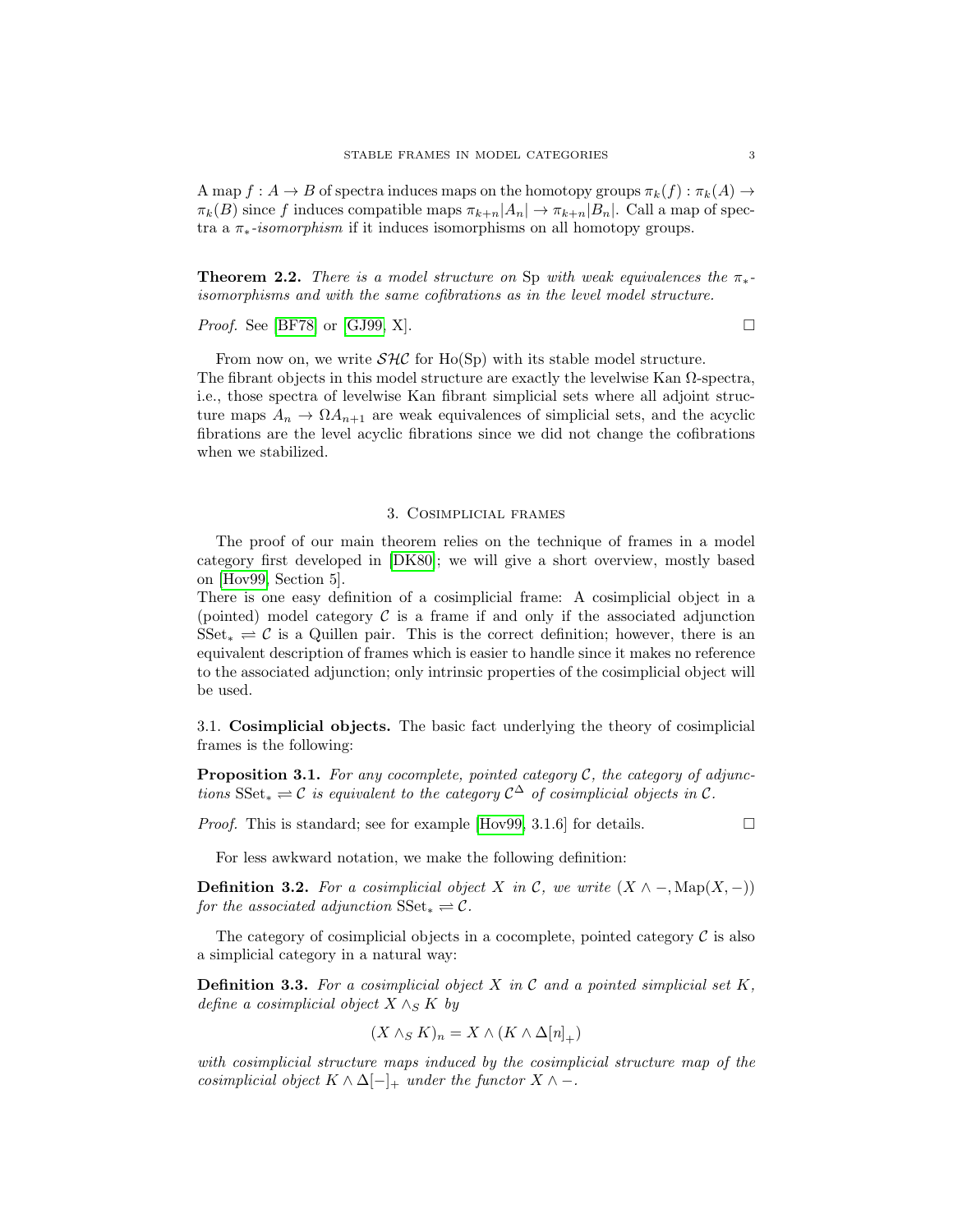Using the equivalent language of adjunctions  $\text{SSet}_{*} \rightleftharpoons \mathcal{C}$ , this construction takes the following form: A cosimplicial object X represents an adjunction  $SSet_* \rightleftharpoons \mathcal{C}$ , and we can precompose this adjunction with the adjunction  $(K \wedge -, (-)^K) : \text{SSet}_* \rightleftharpoons$ SSet<sub>\*</sub> to obtain another adjunction  $\text{SSet}_{*} \rightleftharpoons \mathcal{C}$ , and this adjunction is represented by the cosimplicial object  $X \wedge_S K$ .

**Proposition 3.4.** This smash product is part of a simplicial structure on  $C^{\Delta}$ .

Proof. The simplicial mapping spaces are defined as

 $\text{Map}(X, Y)_n = \text{Hom}_{\mathcal{C}^{\Delta}}(X \wedge_S \Delta[n]_+, Y)$ 

with simplicial structure maps induced from the cosimplicial structure maps of the cosimplicial object of cosimplicial objects  $X \wedge_S \Delta[-]_+$ . See [\[Qui67,](#page-17-6) II.1] for a description of the right adjoints  $(-)^K : \mathcal{C}^{\Delta} \to \mathcal{C}^{\Delta}$ .

If C is a model category, the category  $\mathcal{C}^{\Delta}$  also carries a model structure. Note the different meanings of  $X \wedge_S K$  and  $X \wedge K$ : The first is a cosimplicial object, the latter an object of  $\mathcal{C}$ . Also recall that  $X \wedge \Delta[n]_+ \cong X_n$ .

**Definition 3.5.** Let  $f : X \to Y$  be a morphism of cosimplicial objects in a model category  $C$ . The map  $f$  is

- a weak equivalence if for all n, the map  $f_n: X_n \to Y_n$  is a weak equivalence
- a (acyclic) Reedy cofibration if the induced maps

$$
X \wedge \Delta[n]_+ \coprod_{X \wedge \partial \Delta[n]_+} Y \wedge \partial \Delta[n]_+ \to Y_n
$$

are (acyclic) cofibrations in  $\mathcal C$  for all n

• a (acyclic) Reedy fibration if it has the corresponding right lifting property with respect to *(acyclic)* Reedy cofibrations.

Remark 3.6. It is easy to check with this definition that an object  $Y$  is Reedy fibrant if and only if the induced map  $Y \to c(Y_0)$  is a Reedy fibration and  $Y_0$  is fibrant, where  $c(Y_0)$  denotes the constant cosimplicial object on  $Y_0$ . We will often make use of this.

Of course, this defines a model structure such that the two possibly different notions of acyclic cofibrations (resp. the two possibly different notions of acyclic fibrations) agree:

Theorem 3.7. With these classes of weak equivalences, cofibrations and fibrations, the category  $C^{\Delta}$  is a model category.

*Proof.* This is [\[Hov99,](#page-17-1) 5.2.5], or see [\[Ree\]](#page-17-7).  $\Box$ 

Note that a cosimplicial object X is cofibrant if and only if  $X \wedge -$  preserves cofibrations - by definition, it preserves the generating cofibrations  $\partial \Delta[n]_+ \to \Delta[n]_+,$ and hence all cofibrations.

Now  $C^{\Delta}$  is a model category and a simplicial category; however, the SM7-axiom for a simplicial model category fails. We only have the following:

<span id="page-3-0"></span>**Proposition 3.8.** Let  $f : X \to Y$  be a Reedy cofibration of cosimplicial objects in a model category C and let  $i: K \to L$  be a cofibration of simplicial sets. Then the pushout-product map

$$
f\Box i: X \wedge_S L \coprod_{X \wedge_S K} Y \wedge_S K \to Y \wedge_S L
$$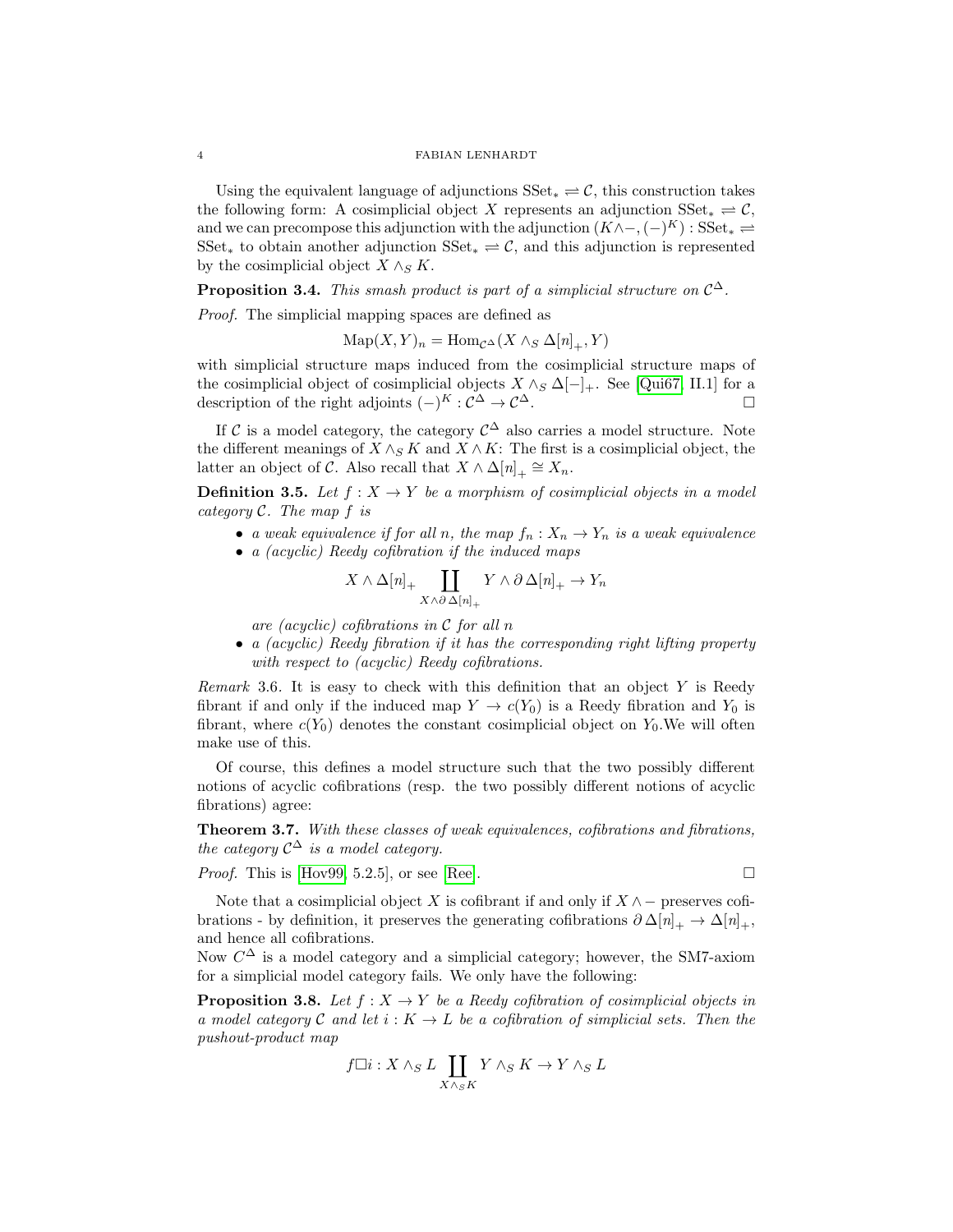is a cofibration which is trivial if f is.

Proof. See [\[RSS01,](#page-17-8) 7.4] or [\[Hov99,](#page-17-1) 5.4.1] (or rather its pointed analogue [Hov99, 5.7.1); or use the methods in the proof of Proposition [5.4.](#page-9-0)

This is close to the SM7-axiom, but the pushout-product need not be a weak equivalence when  $i$  is a trivial cofibration.

Now we can characterize frames:

<span id="page-4-0"></span>**Proposition 3.9.** Let X be a cosimplicial object in a model category  $C$ . Then  $X \wedge -$ : SSet  $\rightarrow C$  is left Quillen if and only if X is Reedy cofibrant and for all standard maps  $\Delta[n]_+ \to \Delta[m]_+$  of standard simplices,  $X \wedge \Delta[n]_+ \to X \wedge \Delta[m]_+$  is a weak equivalence in C.

*Proof.* See [\[Hov99,](#page-17-1) 3.6.8].

Note that  $X \wedge \Delta[n]_+ \to X \wedge \Delta[m]_+$  is a weak equivalence if and only if all cosimplicial structure maps of  $X$  are weak equivalences if and only if the induced map  $X \to c(X_0)$  is a level weak equivalence. This leads to the following definition:

**Definition 3.10.** A cosimplicial object in C is homotopically constant if all cosimplicial structure maps are weak equivalences. It is a cosimplicial frame or just frame if it is Reedy cofibrant and homotopically constant.

By the above proposition, frames correspond to Quillen pairs  $SSet_* \rightleftharpoons \mathcal{C}$ . We also have the following:

**Proposition 3.11.** For any simplicial set K and any frame X, the cosimplicial object  $X \wedge_S K$  is again a frame.

*Proof.* A cosimplicial object  $X$  is a frame if and only if the corresponding adjunction is Quillen. Since the adjunction  $(K \wedge -, (-)^K)$ : SSet<sub>\*</sub>  $\rightleftharpoons$  SSet<sub>\*</sub> is Quillen, the composite of this adjunction with  $(X \wedge -$ , Map $(X, -))$  is Quillen if X is a frame; hence  $X \wedge_S K$  is a frame.

Since we will mainly use smashing with  $S^1$ , we introduce simpler notation:

**Definition 3.12.** For a cosimplicial object X, we write  $\sum X$  for the cosimplicial object  $X \wedge_S S^1$  and  $\Omega(-)$  for the right adjoint of  $\Sigma$ .

For frames, the simplicial mapping spaces in  $\mathcal{C}^{\Delta}$  also carry homotopical information (in general, they do not because SM7 fails):

**Proposition 3.13.** For cosimplicial objects A and B in C with A a cosimplicial frame and B Reedy fibrant, we have a natural isomorphism

$$
\pi_n \operatorname{Map}(A, B) \cong [A \wedge_S S^n, B]
$$

where  $[-,-]$  denotes the morphism sets in Ho( $\mathcal{C}^{\Delta}$ ).

*Proof.* The point is that  $A \wedge_S \Delta[-]$  is a cosimplicial frame on A (it is a bicosimplicial object in  $\mathcal{C}$ ) if A is a frame. Using Proposition [3.8,](#page-3-0) this is easy to see. The claim now follows from [\[Hov99,](#page-17-1) 6.1.2] which states that the mapping spaces obtained from frames have the correct homotopy type.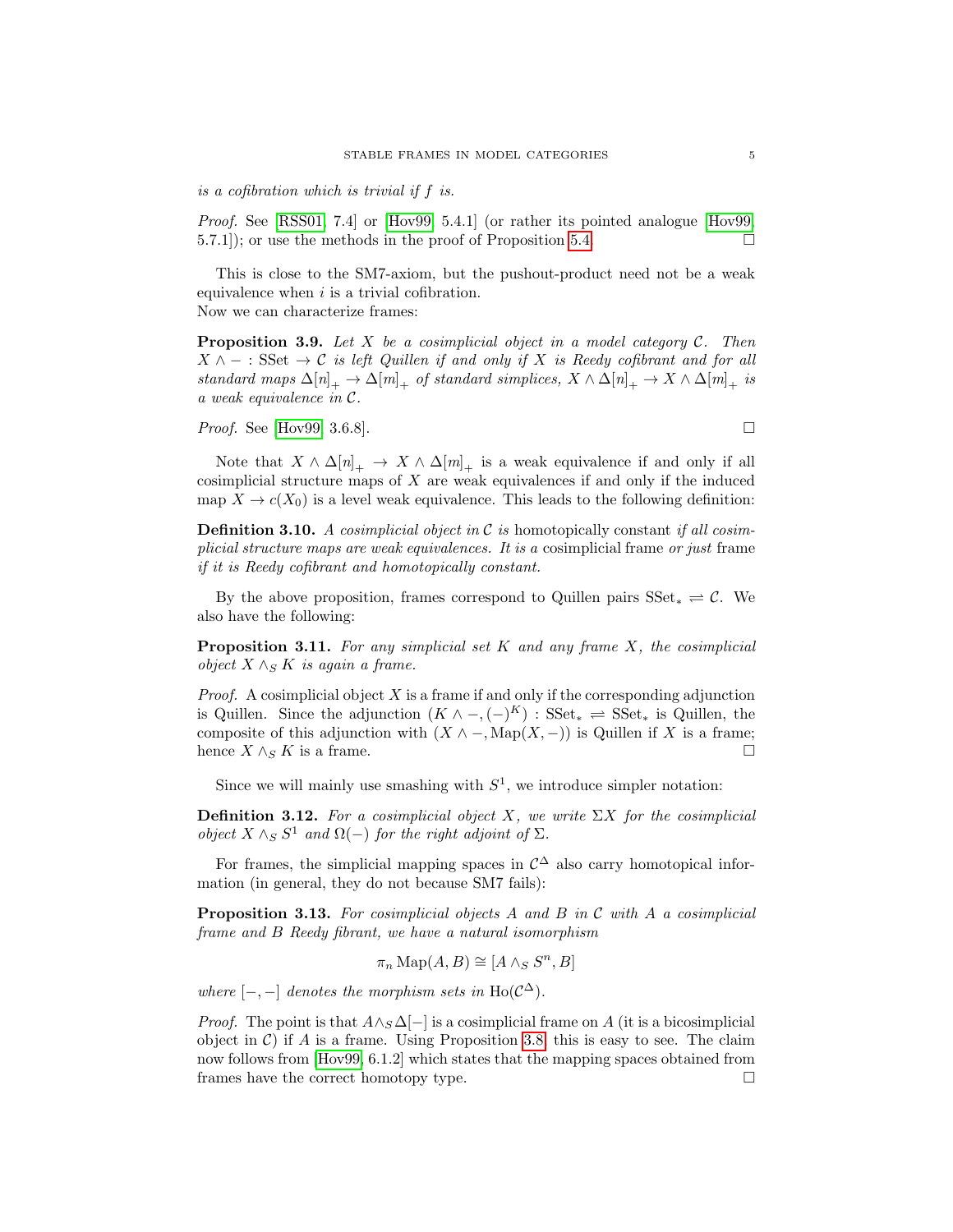3.2. Frames. Now we have defined frames and seen some basic properties, we want to put together some results concerning existence and uniqueness of frames. The main aim of this section is to prove Theorem [3.18.](#page-5-0) For this end, we need to develop some more theory. Theorem [3.18](#page-5-0) subsumes most of the properties of frames in a very compact form; it is not formulated in [\[Hov99\]](#page-17-1), but all the ingredients for the proof can be found there.

<span id="page-5-1"></span>**Proposition 3.14.** Let  $\mathcal C$  be a pointed model category and  $X$  a cofibrant object of C. Then there is a left Quillen functor  $L : SSet_* \to C$  with an isomorphism from  $L(\Delta[0])$  to X; or equivalently, there is a frame A on X, i.e., such that  $A_0 \cong X$ . If X is fibrant, we may choose A to be Reedy fibrant.

*Proof.* This is basically a consequence of the factorizations in  $C^{\Delta}$ ; see [\[Hov99,](#page-17-1) 5.2.8].  $\Box$ 

<span id="page-5-2"></span>**Proposition 3.15.** Let X, Y be cofibrant-fibrant objects of C,  $f : X \rightarrow Y$  a morphism in  $C$ . Then there are frames A on X, B on Y together with a morphism  $F: X \to Y$  covering f.

*Proof.* This is essentially [\[Hov99,](#page-17-1) 5.5.1].

<span id="page-5-3"></span>**Proposition 3.16.** Let  $A, B$  be frames and  $f, g: A \rightarrow B$  be two maps such that  $f_0, g_0: A_0 \to B_0$  represent the same morphism in Ho(C). Then  $f = g$  in Ho(C<sup> $\triangle$ </sup>).

*Proof.* This is similar to [\[Hov99,](#page-17-1) 5.5.2], though not quite the same. Let  $ev_0$ :  $\mathcal{C}^{\Delta} \rightleftharpoons \mathcal{C}$ : c denote the adjunction given by evaluation in degree 0 and constant cosimplicial object. This is a Quillen pair by the discussion after [\[Hov99,](#page-17-1) 5.2.7]. The assumptions of the proposition are such that for the derived functor  $ev_0^L$ , we have  $ev_0^L(f) = ev_0^L(g)$ . Since B is homotopically constant, the map  $B \to c(ev_0(B))$  is a weak equivalence; hence the counit of the derived adjunction is an isomorphism for frames. Since  $c^R(ev_0^L(f)) = c^R(ev_0^L(g))$ , it follows  $f = g$  in  $Ho(\mathcal{C}^{\Delta})$  as desired.  $\square$ 

We will also need the following:

**Proposition 3.17.** Let  $A, B$  be frames,  $f, g : A \rightarrow B$  maps which are equal in Ho( $\mathcal{C}^{\Delta}$ ). Then the derived natural transformations  $f^L, g^L : A \wedge^L - \to B \wedge^L -$  are equal

*Proof.* See [\[Hov99,](#page-17-1) 5.5.2].

This means that we can regard  $Ho(Fr(\mathcal{C}))$  as the category of left Quillen functors  $SSet_* \to \mathcal{C}$ , localized at the natural weak equivalences, and thus as a category of derived left Quillen functors  $\text{Ho}(\text{SSet}_*) \to \text{Ho}(\mathcal{C})$ : We send an object X of  $Fr(\mathcal{C})$  to the functor  $X \wedge^L - : \text{Ho}(\text{SSet}_*) \to \text{Ho}(\mathcal{C})$  and a morphism  $f : X \to Y$  to the derived natural transformation; the proposition above implies that this is well-defined.

Now we can prove the main theorem announced at the beginning of this chapter:

<span id="page-5-0"></span>**Theorem 3.18.** Let Ho( $Fr(\mathcal{C})$ ) be the full subcategory of Ho( $\mathcal{C}^{\Delta}$ ) determined by the cosimplicial frames. Then evaluation in degree 0 ev<sub>0</sub> :  $C^{\Delta} \rightarrow C$  induces an equivalence of categories Ho( $Fr(\mathcal{C})$ )  $\rightarrow$  Ho( $\mathcal{C}$ ). Furthermore, the suspension functor  $\Sigma: \mathcal{C}^{\Delta} \to \mathcal{C}^{\Delta}$  restricts to a functor  $\Sigma: Ho(Fr(\mathcal{C})) \to Ho(Fr(\mathcal{C}))$  which is an equivalence if  $C$  is stable.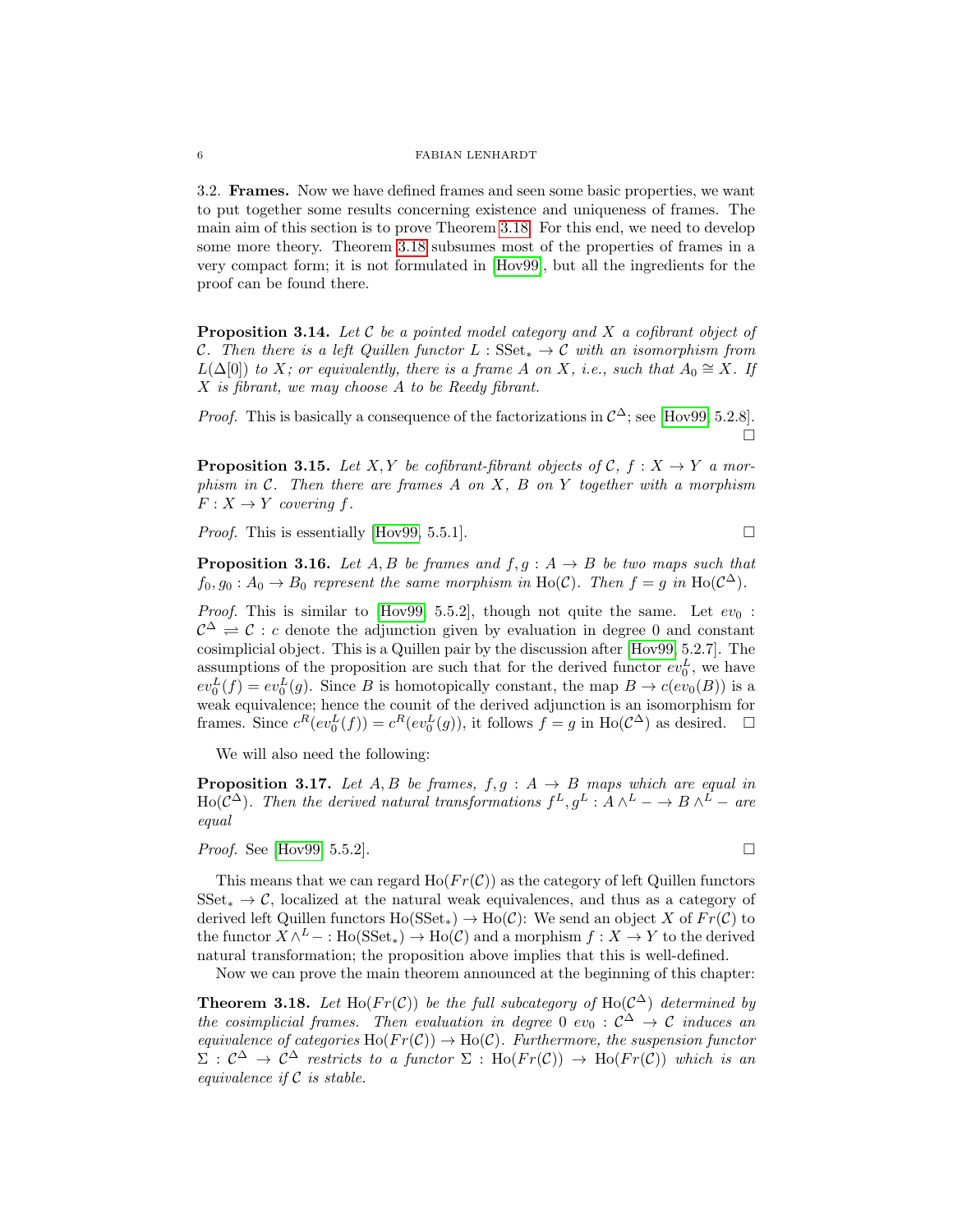*Proof.* First note that  $ev_0: \mathcal{C}^{\Delta} \to \mathcal{C}$  is left Quillen, so we indeed get a functor  $ev_0: Ho(\mathcal{C}^{\Delta}) \to Ho(\mathcal{C}).$ 

Let X be an object of  $Ho(\mathcal{C})$ , i.e., a cofibrant object of C. By [3.14,](#page-5-1) we find a frame A on X; this means  $ev_0^L(A) \cong X$ , which proves essential surjectivity.

Let  $g: X \to Y$  be a morphism in Ho(C). We may up to isomorphism assume that X, Y are cofibrant-fibrant; then g is represented by an actual morphism  $f: X \to Y$ in C; by [3.15,](#page-5-2) we find frames A, B on X and Y with a map  $F : A \rightarrow B$  covering f; now,  $ev_0^L(F) = g$ . Hence  $ev_0^L$  is full.

Now let  $f, g : A \to B$  be two maps in  $\text{Ho}(\mathcal{C}^{\Delta})$  such that  $ev_0^L(F) = ev_0^L(G)$ ; we may again up to isomorphism assume  $A, B$  to be cofibrant-fibrant and that  $f, g$ are represented by actual morphisms  $F, G: A \to B$  in  $\mathcal{C}^{\Delta}$ . Then [3.16](#page-5-3) implies that  $f = g$ . Hence  $ev_0^L$  is faithful; this proves the first claim.

For the second statement, Lemma [3.19](#page-6-0) below shows that  $\Sigma$  restricts to a functor  $\Sigma : Ho(Fr(\mathcal{C})) \to Ho(Fr(\mathcal{C}))$  as claimed. Clearly, on the homotopy category level we have  $ev_0 \circ \Sigma \cong \Sigma \circ ev_0$  where the right-hand  $\Sigma$  is the suspension in Ho(C). Since  $\mathcal C$  is stable, all involved fucntors except the left-hand  $\Sigma$  are equivalences; hence  $\Sigma$ is an equivalence as well.  $\Box$ 

3.3. Frames and the suspension functor. Let  $\mathcal C$  be a model category. We write  $(\Sigma, \Omega)$  for the adjoint pair  $(- \wedge_S S^1, (-S^1)$  on  $\mathcal{C}^{\Delta}$ .

<span id="page-6-0"></span>**Lemma 3.19.** For any model category C, the functor  $\Sigma : \mathcal{C}^{\Delta} \to \mathcal{C}^{\Delta}$  is a Quillen functor in the Reedy model structure and preserves cosimplicial frames.

*Proof.* By setting  $K = L = S^1$  in Proposition [3.8,](#page-3-0) we see that  $\Sigma$  preserves cofibrations and acyclic cofibrations. Furthermore,  $\Sigma X$  is the cosimplicial object associated to the functor  $X \wedge (S^1 \wedge -) : \text{SSet}_* \to \mathcal{C}$  which is left Quillen as composition of two left Quillen functors, thus  $\Sigma X$  is a cosimplicial frame.

Unfortunately, even if the underlying model category is stable,  $\Sigma$  is usually not a Quillen equivalence. To remedy this failure, we define another class of "weak equivalences" (which will in general NOT be part of a model structure):

**Definition 3.20.** A map  $f: X \rightarrow Y$  of cosimplicial objects in a model category is a realization weak equivalence if for all cosimplicial frames A, the induced map  $[A, X] \rightarrow [A, Y]$  is an isomorphism in the homotopy category of  $\mathcal{C}^{\Delta}$ .

The definition is made to fit into a potential model structure where the frames are the cofibrant objects; such a model structure exists under the usual conditions which allow localization, see [\[RSS01\]](#page-17-8) and [\[Dug01\]](#page-17-9). For us, it is mainly an auxiliary construction which is helpful to prove Proposition [3.24.](#page-7-0)

Lemma 3.21. All weak equivalences are realization weak equivalences.

*Proof.* This is clear since weak equivalences  $X \to Y$  induce isomorphisms  $[A, X] \to$  $[A, Y]$  for all  $A$ .

**Lemma 3.22.** Let X, Y be frames and  $f: X \to Y$  a realization weak equivalence. Then f is a weak equivalence.

*Proof.* We can assume without loss of generality that  $X$  and  $Y$  are Reedy fibrant. By definition, f induces an isomorphism  $[Y, X] \rightarrow [Y, Y]$ . The preimage of the identity of Y is easily checked to be a homotopy inverse for  $f$ .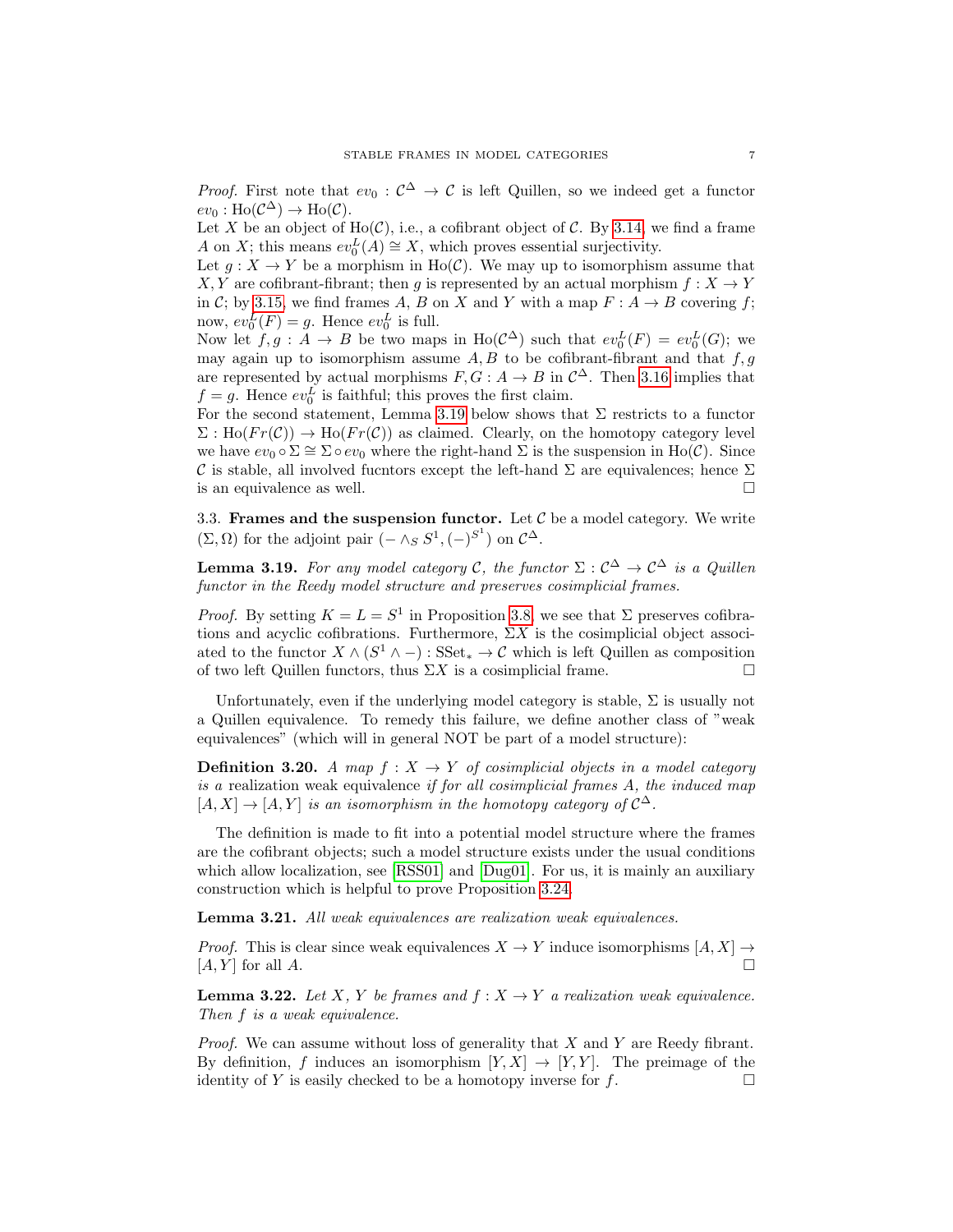Realization weak equivalences also have the expected behaviour with respect to the suspension and loop functor:

<span id="page-7-1"></span>**Proposition 3.23.** Let  $X$  be a cosimplicial frame over a stable model category C and Y a Reedy fibrant cosimplicial object. Then a map  $f : \Sigma X \to Y$  is a realization weak equivalence if and only its adjoint  $\tilde{f}: X \to \Omega Y$  is a realization weak equivalence.

Proof. Let A be a cosimplicial frame. There is a commutative diagram

$$
[A, X] \xrightarrow{[A, \tilde{f}]} [A, \Omega Y]
$$

$$
\Sigma \downarrow \cong \downarrow \cong
$$

$$
[\Sigma A, \Sigma X] \xrightarrow{[\Sigma A, f]} [\Sigma A, Y]
$$

The map on the left is an isomorphism since  $\mathcal C$  is stable,  $A$  and  $X$  are frames and the homotopy category of frames is equivalent to the homotopy category of C. If f is a realization weak equivalence, the bottom map is an isomorphism since  $\Sigma A$ is a frame, so the top map is an isomorphism as well; hence  $\tilde{f}$  is a realization weak equivalence. Conversely, if  $\tilde{f}$  is a realization weak equivalence, the top map is an isomorphism, hence the lower map also is for any frame A. By Theorem [3.18,](#page-5-0) any frame B is up to homotopy of the form  $\Sigma A$ ; this implies the claim.

<span id="page-7-0"></span>**Proposition 3.24.** Let  $f : X \to Y$  be a map of Reedy fibrant cosimplicial objects which is both a realization weak equivalence and a Reedy fibration. Then f has the right lifting property with respect to cosimplicial frames.

Proof. By definition of a realization weak equivalence and since we have sufficient cofibrancy and fibrancy conditions, each map  $A \to Y$  with A a frame admits a lift up to homotopy  $A \to X$ , i.e. an actual map  $A \to X$  making the diagram commutative up to homotopy. It is a standard fact about model categories that in such a triangle, with the right-hand map a fibration, one can change a lift up to homotopy within its homotopy class to an actual lift; see for example in the proof of [\[Hov99,](#page-17-1) 6.3.7].

## 4. Spectra and adjunctions

In this section, we describe why we want to work with the category Sp: It is easy to describe left adjoints starting in SSet or SSet∗, and this is inherited by Sp. This is completely category-theoretical and has nothing to do with homotopy theory or model structures. We already know how to describe adjunctions out of SSet<sup>∗</sup> and natural transformations between them. For spectra, the point is that one can write a spectrum as a coequalizer of free spectra in a canonical way:

**Proposition 4.1.** For a spectrum A, there is a coequalizer diagram

$$
\bigvee_n F_n A_{n-1} \wedge S^1 \xrightarrow{T} \bigvee_n F_n A_n \xrightarrow{}
$$

where  $H$  is induced by the structure maps of  $A$  and  $T$  is induced by the maps  $F_nA_{n-1}\wedge S^1\to F_{n-1}A_{n-1}$  adjoint to the identity of  $A_{n-1}\wedge S^1$ .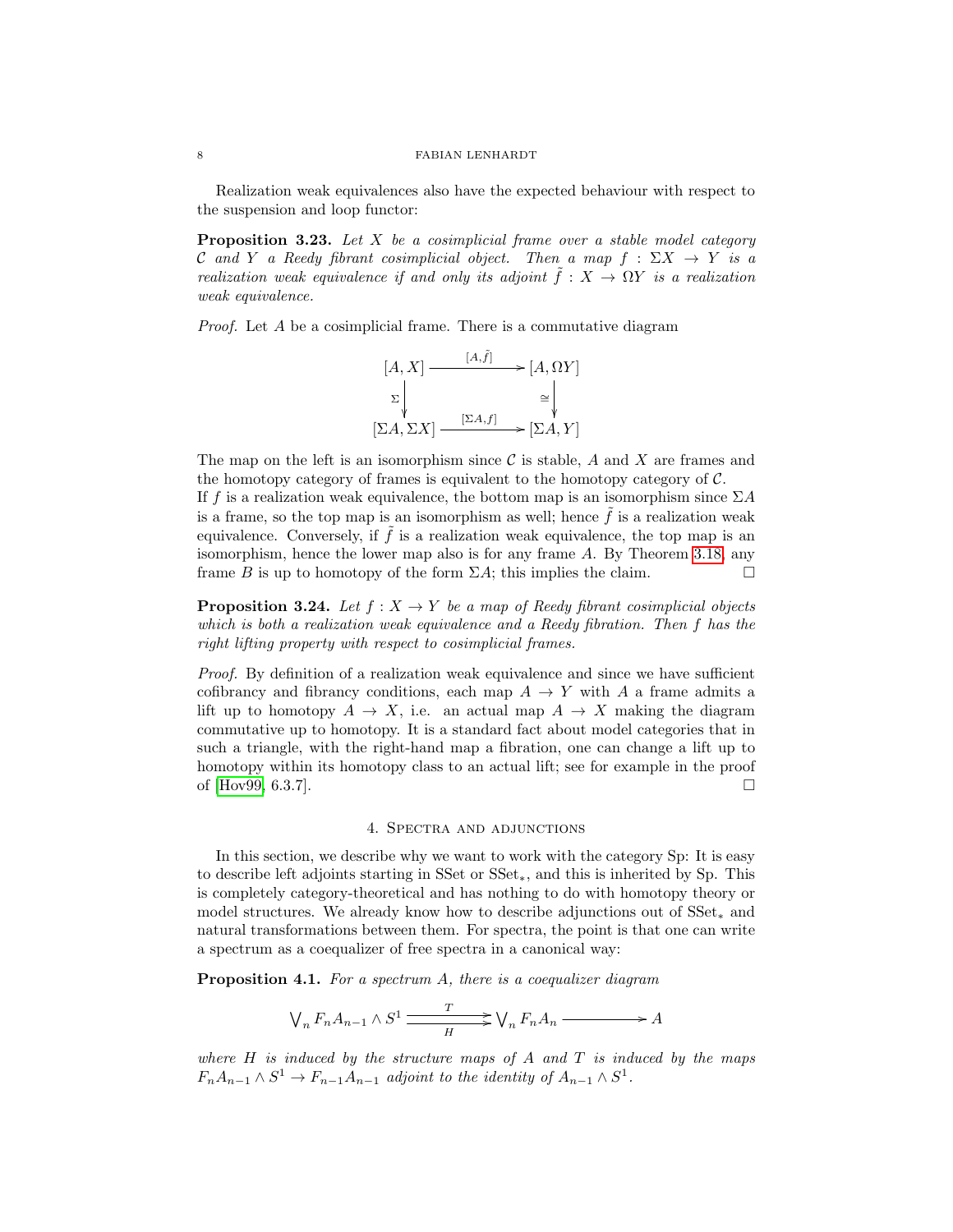*Proof.* This is straightforward. We have maps  $F_nA_n \to A$  adjoint to the identity of  $A_n$ , the wedge of these maps is the map  $\bigvee_n F_nA_n \to A$ . To check the universal property, note that a map  $\bigvee_n F_n A_n \to B$  is adjoint to a sequence of maps  $A_n \to B_n$ ; this is a map of spectra if and only if the map  $\bigvee_n F_n A_n \to B$  is compatible with the two coequalizer maps.  $\Box$ 

To formulate our theorem, we need another definition:

**Definition 4.2.** A  $\Sigma$ -cospectrum in  $\mathcal{C}^{\Delta}$  is a sequence of cosimplicial objects  $X_n$ together with structure maps  $\Sigma X_n \to X_{n-1}$ ; a morphism of cospectra  $X \to Y$  is a sequence of morphisms  $X_n \to Y_n$  compatible with the structure maps, like in a spectrum. Denote the resulting category as  $C^{\Delta}(\Sigma)$ .

**Theorem 4.3.** For a cocomplete category C, the category  $C^{\Delta}(\Sigma)$  of  $\Sigma$ -cospectra is equivalent to the category  $Ad(Sp, C)$  of adjunctions  $Sp \rightleftharpoons C$  with natural transformations as morphisms.

*Proof.* This is straightforward. Given an adjunction  $L : Sp \rightleftharpoons \mathcal{C} : R$ , form the cospectrum with  $n$ -th object the cosimplicial object associated to the left adjoint  $L \circ F_n$ . For essential surjectivity, use the above coequalizer diagram to define the left adjoint out of a  $\Sigma$ -cospectrum X. The right adjoint R associated to X is given by  $R(A)_n = \text{Map}(X_n, A)$  with structure maps induced by the structure maps of X. Compare [\[SS02,](#page-17-2) 6.5].

Again, to avoid awkward notation, we make the following definition:

**Definition 4.4.** For a  $\Sigma$ -cospectrum X, we write  $(X \wedge -, \text{Map}(X, -))$  for the associated adjunction. We denote the m-th cosimplicial level of the cosimplicial object  $X_n$  by  $X_{n,m}$ .

Note that none of this depended on actual properties of  $SSet_*$  or  $-\wedge S^1$  besides the fact that  $-\wedge S^1$  is a left adjoint; one may define L-cospectra in an arbitrary cocomplete category C with an adjunction  $L : \mathcal{C} \rightleftharpoons \mathcal{C} : R$  as sequences of objects  $X_n$  of C with structure maps  $LX_n \to X_{n+1}$ , and all of the above remains true for this category of spectra. In all cases of interest of us - in particular for Σ-cospectra - the underlying category  $\mathcal C$  is actually a model category and  $L$  is left Quillen, and then cospectra form a model category again. Since this will be important to us, we give an explicit definition:

**Definition 4.5.** Let C be a model category and let  $L : \mathcal{C} \rightleftharpoons \mathcal{C} : R$  be a Quillen pair. A cospectrum with respect to this data is a sequence  $X_0, X_1, \ldots$  of objects of C together with structure maps  $\sigma_n: LX_n \to X_{n-1}$ . A morphism  $f: X \to Y$ of cospectra is a sequence of maps  $f_n: X_n \to Y_n$  such that for all n, the obvious diagram commutes. We denote this category by  $\mathcal{C}(L)$  and will call the objects Lcospectra.

A L-cospectrum up to degree k is a sequence of objects  $X_0, X_1, \ldots, X_k$  in C together with structure maps  $LX_m \to X_{m-1}$  for  $m = 1...k$ . A morphism  $X \to Y$  is a sequence of maps  $X_m \to Y_m$  compatible with the structure maps as above. We denote the resulting category as  $\mathcal{C}(L, k)$ .

Both these constructions again yield model categories in a natural way:

**Theorem 4.6.** There is a level model structure on  $\mathcal{C}(L)$  and on  $\mathcal{C}(L, k)$  for any k where a map  $f: X \to Y$  is a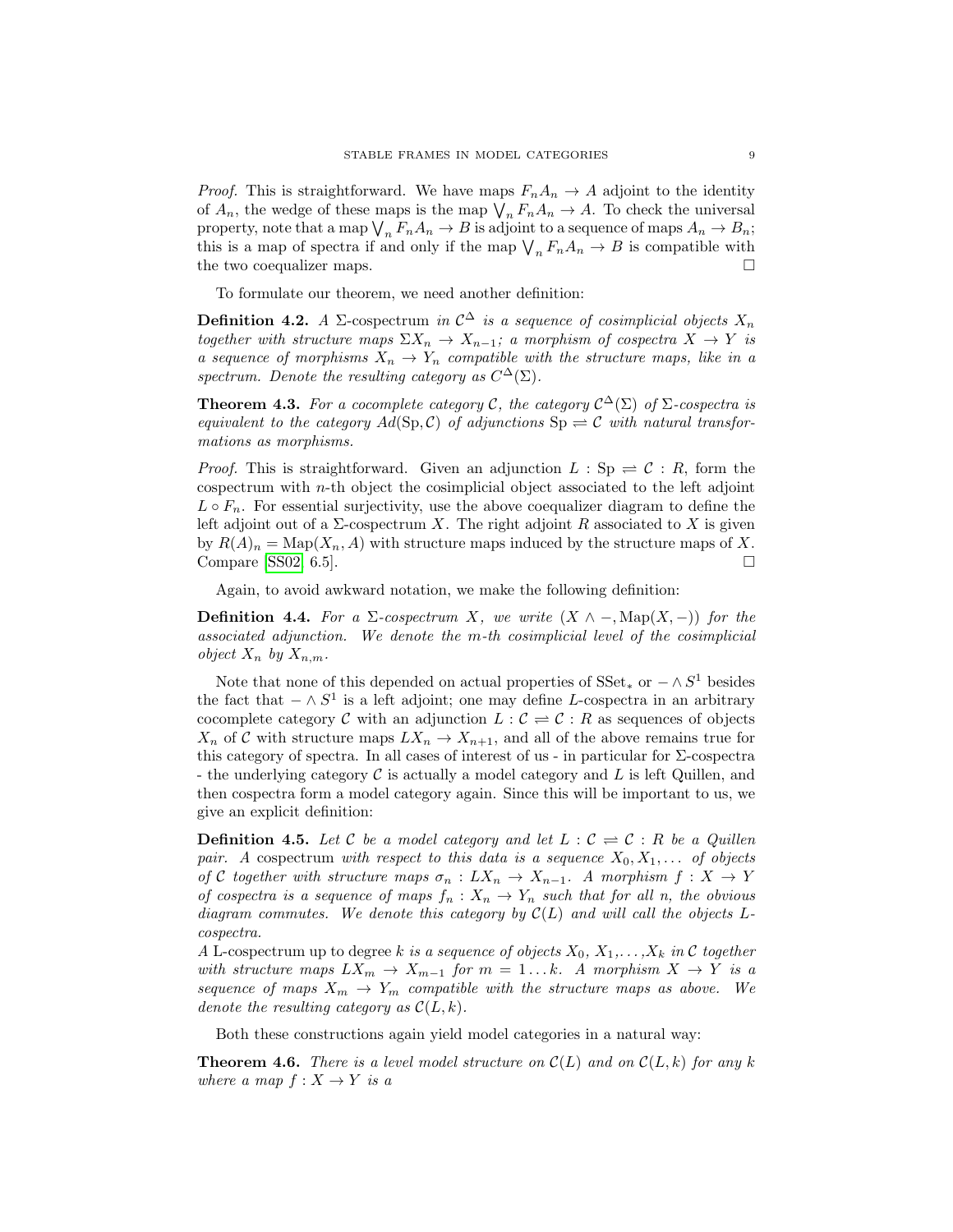- weak equivalence resp. cofibration if and only if all  $f_n$  are weak equivalences resp. cofibrations
- a (trivial) fibration if  $f_0$  is and for all  $n \geq 0$ , the induced map  $X_n \to$  $Y_n \times_{RY_{n-1}} RX_{n-1}$  is a (trivial) fibration.

Proof. This is certainly not new; however, there seems to be no actual proof of this in printing. Note that we do not assume that  $\mathcal C$  is cofibrantly generated; the theorem holds for any model category. However, the proof of the model axioms, just using the model axioms in  $\mathcal{C}$ , is straightforward (though not precisely short); note that one needs to check that "trivial fibration" as stated is indeed the same as a fibration and a weak equivalence.  $\Box$ 

## 5. Stable frames in model categories

5.1. Stable frames. The following is the stable analogue of [3.9:](#page-4-0)

**Theorem 5.1.** Let X be a  $\Sigma$ -cospectrum in the model category C. Then the adjoint pair  $X \wedge - : Sp \rightleftharpoons \mathcal{C} : \text{Map}(X, -)$  is a Quillen pair if and only if all  $X_n$  are cosimplicial frames and the structure maps  $\Sigma X_n \to X_{n-1}$  are weak equivalences.

*Proof.* See [\[SS02,](#page-17-2) 6.5].

**Definition 5.2.** A  $\Sigma$ -cospectrum X which is levelwise a frame and has weak equivalences  $\Sigma X_n \to X_{n-1}$  is a stable frame on the object  $X_{0,0}$ .

**Theorem 5.3.** Let  $C$  be a stable model category and  $A$  a cofibrant-fibrant object of C. Then there is a stable frame X on A, i.e., such that  $X_{0,0} \cong A$ ; or equivalently, there is a left Quillen functor  $L : Sp \to \mathcal{C}$  with  $L(\mathbb{S}) \cong A$ . This frame can be chosen to be fibrant in the model category  $\mathcal{C}^{\Delta}(\Sigma)$ .

*Proof.* Choose a Reedy fibrant frame  $X_0$  on A. By Theorem [3.18,](#page-5-0) we can find a Reedy fibrant frame  $X_1$  together with a weak equivalence  $\Sigma X_1 \to X_0$ . Iterating this construction provides a stable frame, which may be replaced fibrantly in  $\mathcal{C}^{\Delta}(\Sigma)$ without changing  $A = X_{0,0}$  by construction of the factorizations in  $\mathcal{C}^{\Delta}(\Sigma)$ .

For studying derived natural transformations, we will need that two homotopic maps of stable frames induce the same derived natural transformations. For this end, we need some compatibility between the model structures on  $\mathcal{C}^{\Delta}(\Sigma)$ ,  $\mathcal{C}$  and Sp. The next proposition is our stable equivalent of [\[Hov99,](#page-17-1) 5.4.1] and [3.8,](#page-3-0) and the proof is virtually the same as the one given there.

<span id="page-9-0"></span>**Proposition 5.4.** Let C be a model category. Assume  $f: X \to Y$  is a cofibration in  $\mathcal{C}^{\Delta}(\Sigma)$  and  $g: A \to B$  is a cofibration of spectra. Then the induced pushout-product  $map \text{ in } \mathcal{C}$   $f \Box g : X \wedge B \coprod_{X \wedge A} Y \wedge A \to Y \wedge B$  is a cofibration which is trivial if f is.

*Proof.* We may assume that g is one of the generating cofibrations  $F_m \partial \Delta[n] \rightarrow$  $F_m \Delta[n]$  using [\[Hov99,](#page-17-1) 4.2.4].

In this case, the induced map is the map

 $X_{m,n}$  []  $X_m \wedge \partial \Delta[n]_+$  $Y_m \wedge \partial \Delta[n]_+ \to Y_{m,n}$ 

which is a cofibration by definition of the Reedy cofibrations between cosimplicial objects if f is a cofibration. If f is acyclic, it is also acyclic; see [\[Hov99,](#page-17-1) 5.2.5].  $\Box$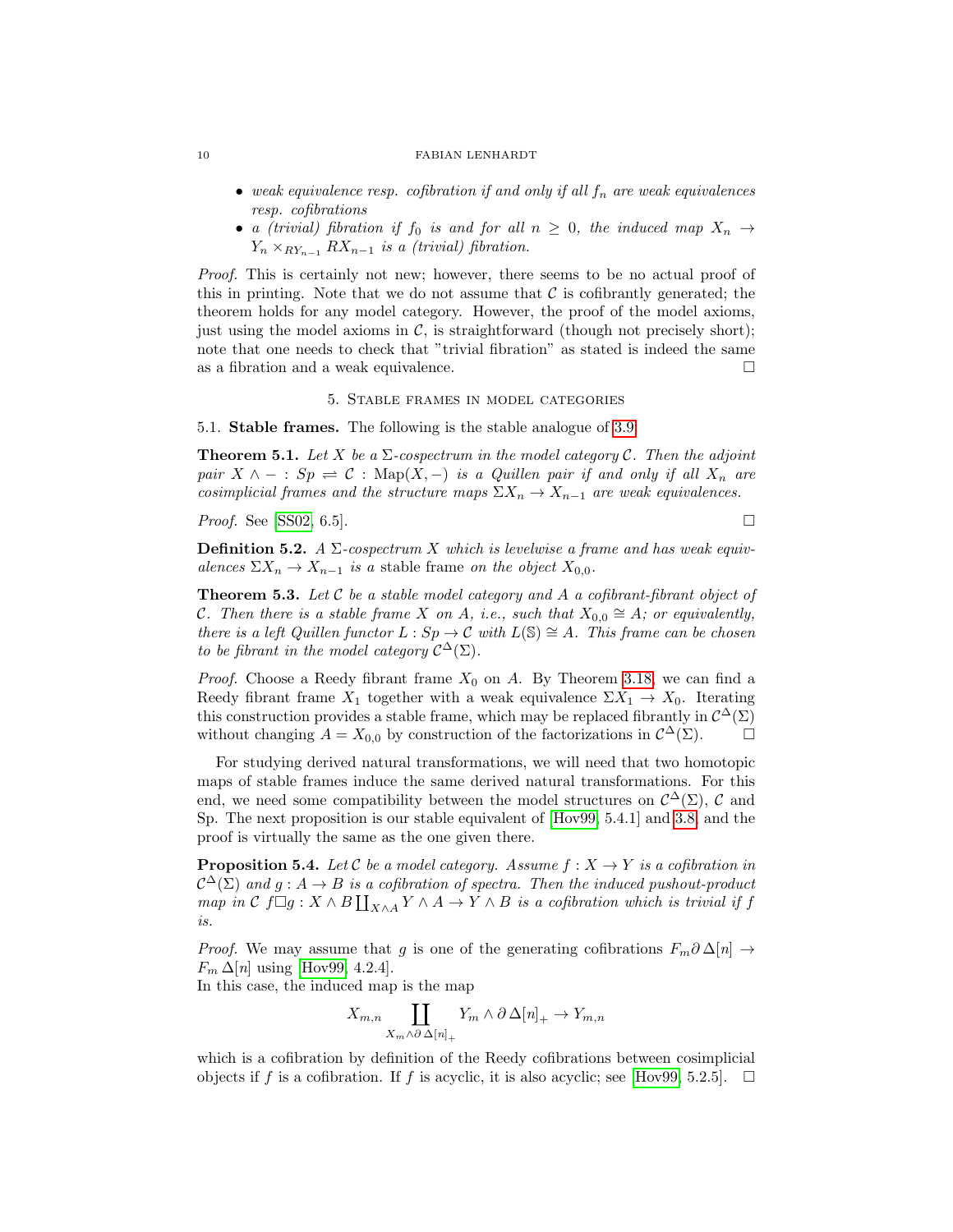<span id="page-10-0"></span>**Corollary 5.5.** Let B be a cofibrant spectrum. Then the functor  $-\wedge B : C^{\Delta}(\Sigma) \to C$ preserves cofibrations and acyclic cofibrations and hence has a left derived functor.

*Proof.* Set  $A = *$  in [5.4.](#page-9-0)

**Corollary 5.6.** Let X, Y be stable frames and  $F, G: X \to Y$  two homotopic maps. Then F and G induce the same derived natural transformations between the derived functors of  $X \wedge -$  and  $Y \wedge -$ .

*Proof.* Let A be a cofibrant spectrum. We have two maps  $F(A), G(A) : X \wedge A \rightarrow$  $Y \wedge A$ . We claim that these two maps represent the same map in Ho(C): Since  $-\wedge A$  has a derived functor by the preceding corollary, we get a diagram of functors



which commutes up to a natural isomorphism. We want to see that  $F$  and  $G$  go to the same map via the clockwise composition; but since the left vertical map sending them to their homotopy classes already sends them to the same map, the claim follows.  $\Box$ 

Unsurprisingly, weak equivalences between stable frames induce natural weak equivalences:

**Proposition 5.7.** Let  $f : X \to Y$  be a weak equivalence of stable frames. Then the derived natural transformation  $f \wedge - : X \wedge - \to Y \wedge -$  is a natural weak equivalence, i.e., a weak equivalence for all cofibrant spectra A.

Proof. By [\[Hov99,](#page-17-1) 1.3.18], we may as well check the corresponding statement for the right adjoints, i.e., that for a fibrant object  $Z$  of  $C$ , the map

 $\text{Map}(f, Z) : \text{Map}(Y, Z) \to \text{Map}(X, Z)$ 

is a  $\pi_*$ -isomorphism. The functor

$$
\mathrm{Map}(-,Z): (\mathcal{C}^{\Delta})^{op} \to \mathrm{SSet}_*
$$

preserves weak equivalences between frames if  $Z$  is fibrant. Since  $\text{Map}(Y, Z)$  and  $\text{Map}(X, Z)$  are levelwise of the form  $\text{Map}(Y_n, Z)$  and  $\text{Map}(X_n, Z)$  for frames  $X_n$ and  $Y_n$  and f is a levelwise weak equivalence, the map

$$
Map(f, Z) : Map(Y, Z) \to Map(X, Z)
$$

is a level weak equivalence. This is what we wanted to prove. Note that  $\text{Map}(Y, Z)$ and  $\text{Map}(X, Z)$  are  $\Omega$ -spectra, hence the notions of level weak equivalence and  $\pi_*$ -isomorphism agree.

**Definition 5.8.** For a stable model category C, let  $SF(\mathcal{C})$  denote the full subcategory of  $C^{\Delta}(\Sigma)$  given by all stable frames and  $\text{Ho}(SF(\mathcal{C}))$  the full subcategory of the homotopy category of  $C^{\Delta}(\Sigma)$  given by stable frames.

Now we have carried together enough information to prove the stable analogue of Theorem [3.18.](#page-5-0)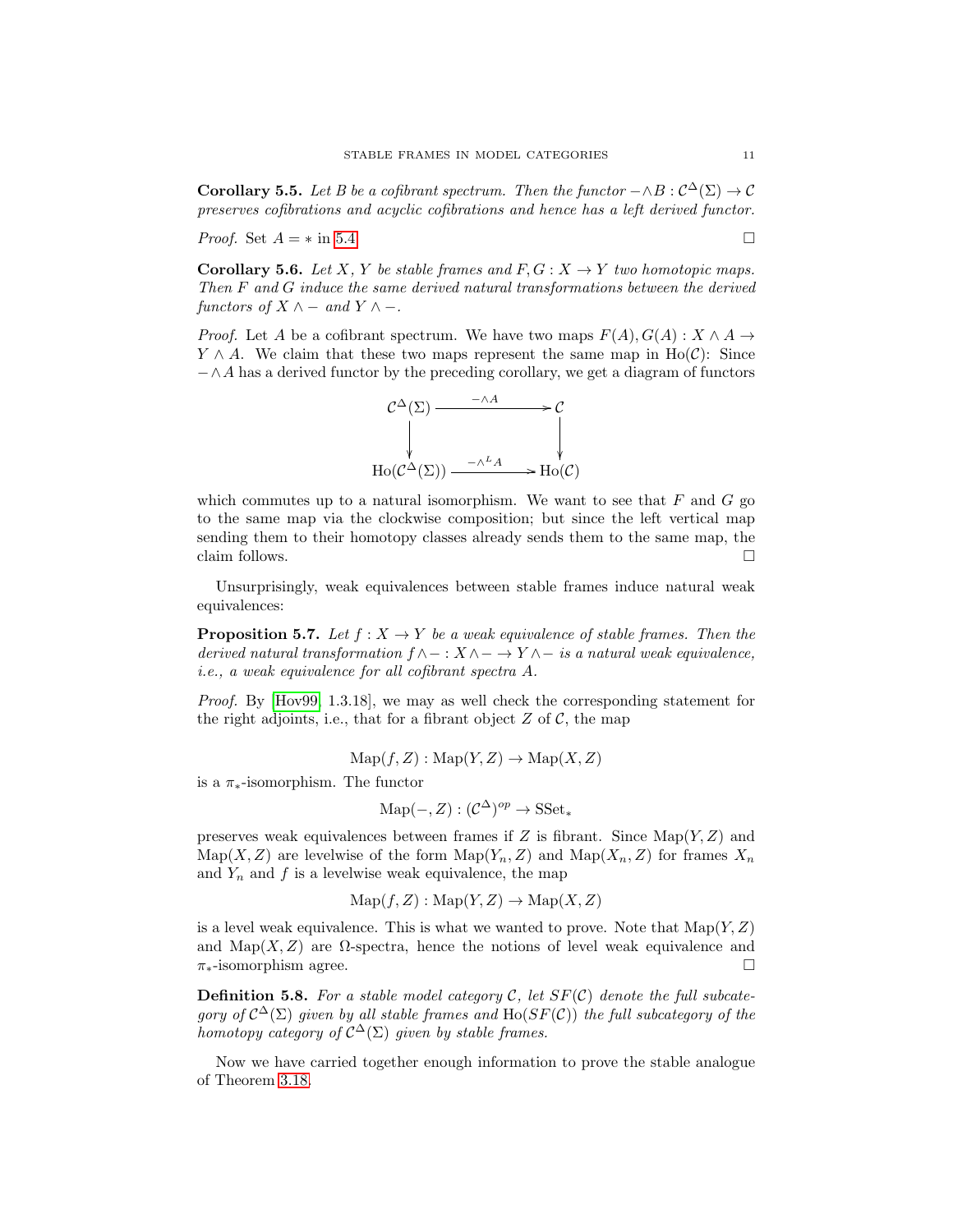<span id="page-11-0"></span>**Theorem 5.9.** Let X be a cofibrant object of C, Y a cofibrant-fibrant object; let  $\omega X$  be a stable frame on X and  $\omega Y$  a fibrant stable frame on Y.

a) Any map  $f: X \to Y$  extends (nonuniquely) to a map  $F: \omega X \to \omega Y$  and hence to a natural transformation  $\omega X \wedge - \to \omega Y \wedge -$  covering f on the sphere spectrum. b) Let  $f' : X \to Y$  be homotopic to f. Then any F and F' constructed from f and f as in a) are homotopic and hence induce the same derived natural transformation between the derived functors of  $\omega X \wedge -$  and  $\omega Y \wedge -$ .

c) If f is a weak equivalence, any map  $\omega X \to \omega Y$  as in a) is a natural weak equivalence.

d) Evaluation in degree  $(0,0)$  induces an equivalence of categories

$$
ev_{(0,0)} : \text{Ho}(SF(\mathcal{C})) \overset{\cong}{\rightarrow} \text{Ho}(\mathcal{C})
$$

from the homotopy category  $\text{Ho}(SF(\mathcal{C}))$  of stable frames in  $\mathcal C$  to  $\text{Ho}(\mathcal{C})$ .

*Proof.* For a), we first extend f to a map  $F_0$ :  $\omega^0 X \to \omega^0 Y$ : Since  $\omega^0 Y$  is Reedy fibrant and homotopically constant, the map  $\omega^0 Y \to cY$  is an acyclic fibration. We also have a map  $\omega^0 X \to cY$  adjoint to f, and this map lifts to a map  $F_0: \omega^0 X \to$  $\omega^0 Y$  since  $\omega^0 X$  is cofibrant and  $\omega^0 Y \to cY$  is an acyclic fibration.

Now we want to produce a map  $F_1$ :  $\omega^1 X \to \omega^1 Y$  extending  $F_0$  to a map of cospectra up to degree 1 which is nothing else but a lift in the diagram



where the maps  $\omega^1 X \to \Omega \omega^0 X$  and  $\omega^1 Y \to \Omega \omega^0 Y$  are the structure maps. Since  $\omega Y$  is fibrant, the map on the right is a realization weak equivalence by Proposition [3.23](#page-7-1) and a Reedy fibration; hence we find a lift in this diagram by Proposition [3.24.](#page-7-0) Proceeding like this, we find maps  $F_n: \omega^n X \to \omega^n Y$  which form a morphism of cospectra and cover  $f$ . This proves a).

For b), it is by the preceding corollary enough to see that the homotopy type of a map  $F: \omega X \to \omega Y$  is determined by the homotopy type of the restriction of F to  $f: X \to Y$ . By [\[Hov99,](#page-17-1) 5.5.2] or Theorem [3.18,](#page-5-0) it suffices to see that the homotopy type of F is determined by the homotopy type of  $F_0: \omega^0 X \to \omega^0 Y$  since the homotopy type of  $F_0$  is determined by  $f$ .

Let  $ev_0: C^{\Delta}(\Sigma) \to C^{\Delta}$  denote the left Quillen functor given by evaluation in degree 0. We get an induced map of the simplicial mapping spaces  $\text{Map}(\omega X, \omega Y) \rightarrow$  $\text{Map}(\omega^0 X, \omega^0 Y)$ . On  $\pi_0$ , this map induces  $[\omega X, \omega Y] \to [\omega^0 X, \omega^0 Y]$ . The maps F and F' go to the same element in  $\left[\omega^0 X, \omega^0 Y\right]$  by assumption; hence we are finished if we can see that the map  $\text{Map}(\omega X, \omega Y) \to \text{Map}(\omega^0 X, \omega^0 Y)$  is a homotopy equivalence (and thus induces an isomorphism on  $\pi_0$ ).

Let  $\omega^{\leq n} X$  resp.  $\omega^{\leq n} Y$  denote the partial cosimplicial cospectrum obtained by only taking the first  $n+1$  objects of  $\omega X$  resp.  $\omega Y$ . We get a pullback square as follows, where the unnamed maps are induced from the structure maps of  $\omega X$  and  $\omega Y$  and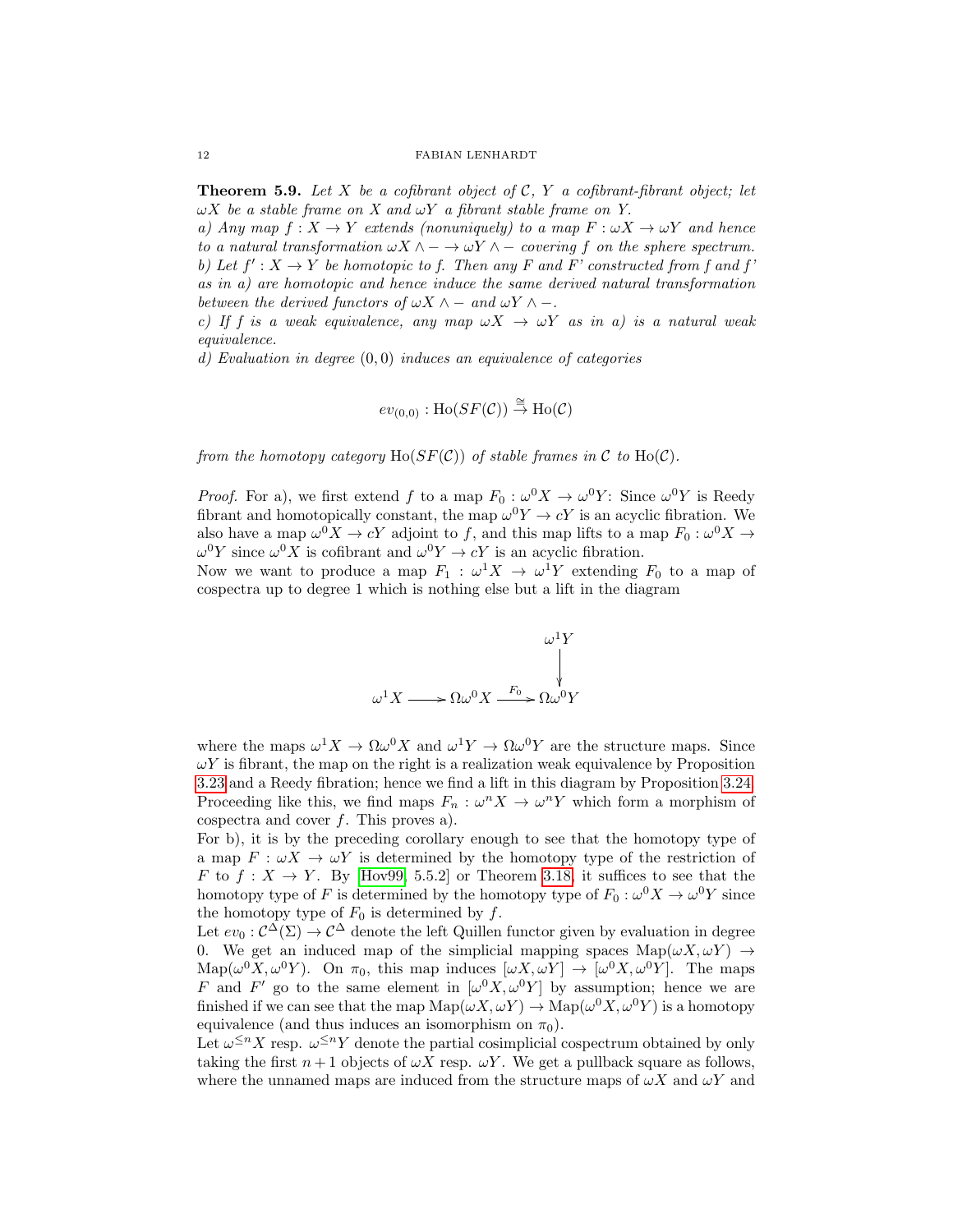the mapping spaces are those of  $\mathcal{C}^{\Delta}$ :

$$
\mathrm{Map}(\omega^{\leq 1}X, \omega^{\leq 1}Y) \xrightarrow{ev_1} \mathrm{Map}(\omega^1 X, \omega^1 Y)
$$
\n
$$
\downarrow \qquad \qquad \downarrow
$$
\n
$$
\mathrm{Map}(\omega^0 X, \omega^0 Y) \xrightarrow{\Omega} \mathrm{Map}(\Omega \omega^0 X, \Omega \omega^0 Y) \xrightarrow{\Omega} \mathrm{Map}(\omega^1 X, \Omega \omega^0 Y)
$$

The map on the right is a fibration since the map  $\omega^1 Y \to \Omega \omega^0 Y$  is a fibration and Map( $\omega^1 X$ , –) is right Quillen; note that this does not follow from [3.8,](#page-3-0) but requires an argument that  $\omega$ <sup>1</sup>X ∧<sub>S</sub> – preserves acyclic cofibrations; compare [\[Hov99,](#page-17-1) 5.4.3]. By [\[Hov99,](#page-17-1) 6.1.2], we have that the induced map  $\pi_n \text{Map}(\omega^1 X, \omega^1 Y) \rightarrow$  $\pi_n \text{Map}(\omega^1 X, \Omega \omega^0 Y)$  is just the map  $[\Sigma^n \omega^1 X, \omega^1 Y] \to [\Sigma^n \omega^1 X, \Omega \omega^0 Y]$  induced by the structure map of Y, which is an isomorphism since  $\Sigma^n \omega^1 X$  is a frame and  $\omega^1 Y \to \Omega \omega^0 Y$  is a realization weak equivalence. So the map on the right induces an isomorphism on all homotopy groups with basepoint the zero map. To see that it is in fact a  $\pi_*$ -isomorphism, we have to extend this to all basepoints.

Since we can find a frame Z with  $\Sigma Z \simeq \omega^1 X$ , we see that  $\text{Map}(\omega^1 X, \omega^1 Y) \simeq$  $\text{Map}(\Sigma Z, \omega^1 Y) \simeq \Omega \text{Map}(Z, \omega^1 Y)$  is a loopspace up to weak equivalence; and similarly  $\text{Map}(\omega^1 X, \Omega \omega^0 Y) \simeq \Omega \text{Map}(Z, \Omega \omega^0 Y)$  is a loopspace, and the induced map between the two spaces is up to homotopy  $\Omega$  of the map  $\text{Map}(Z, \omega^1 Y) \rightarrow$  $\text{Map}(Z, \Omega \omega^0 Y)$ . But in a loopspace, all components are weakly equivalent in a way respected by loop maps, hence we can conclude that  $\text{Map}(\omega^1 X, \omega^1 Y) \rightarrow$  $\text{Map}(\omega^1 X, \Omega \omega^0 Y)$  is a  $\pi_*$ -isomorphism and hence an acyclic fibration. Then the pullback map  $\text{Map}(\omega^{\leq 1}X, \omega^{\leq 1}Y) \to \text{Map}(\omega^0X, \omega^0Y)$  is an acyclic fibration as well. Now consider for any  $n$  the square

$$
\mathrm{Map}(\omega^{\leq n}X, \omega^{\leq n}Y) \xrightarrow{ev_n} \mathrm{Map}(\omega^nX, \omega^nY)
$$
\n
$$
\downarrow \qquad \qquad \downarrow \qquad \qquad \downarrow
$$
\n
$$
\mathrm{Map}(\omega^{\leq n-1}X, \omega^{\leq n-1}Y) \xrightarrow{ev_n} \mathrm{Map}(\omega^{n-1}X, \omega^{n-1}Y) \xrightarrow{ev_n} \mathrm{Map}(\omega^nX, \Omega \omega^{n-1}Y)
$$

Again, this is a pullback square and the map on the right is an acyclic fibration, so the map on the left also is. Hence, for any n, the map  $\text{Map}(\omega^{\leq n}X, \omega^{\leq n}Y) \to$ Map( $\omega^{\leq n-1}X, \omega^{\leq n-1}Y$ ) forgetting the degree *n*-part is an acyclic fibration. Furthermore, we have  $\lim_{n} \text{Map}(\omega^{\leq n} X, \omega^{\leq n} Y) = \text{Map}(\omega X, \omega Y)$ . Thus the map  $\text{Map}(\omega X, \omega Y) \to \text{Map}(\omega^0 X, \omega^0 Y)$  is also an acyclic fibration as a limit of acyclic fibrations, proving our claim.

For c), first note that  $F_0$  is a weak equivalence since it is a map between homotopically constant cosimplicial objects covering the weak equivalence  $f$  in degree 0. Now we look at the commutative diagram



The two vertical maps and  $F_0$  are weak equivalences, so  $\Sigma F_1$  also is. By Theorem [3.18](#page-5-0) and since  $\omega X_1$  and  $\omega Y_1$  are frames, this means  $F_1$  is a weak equivalence. By iterating this argument, we find that  $F$  is a weak equivalence, which induces a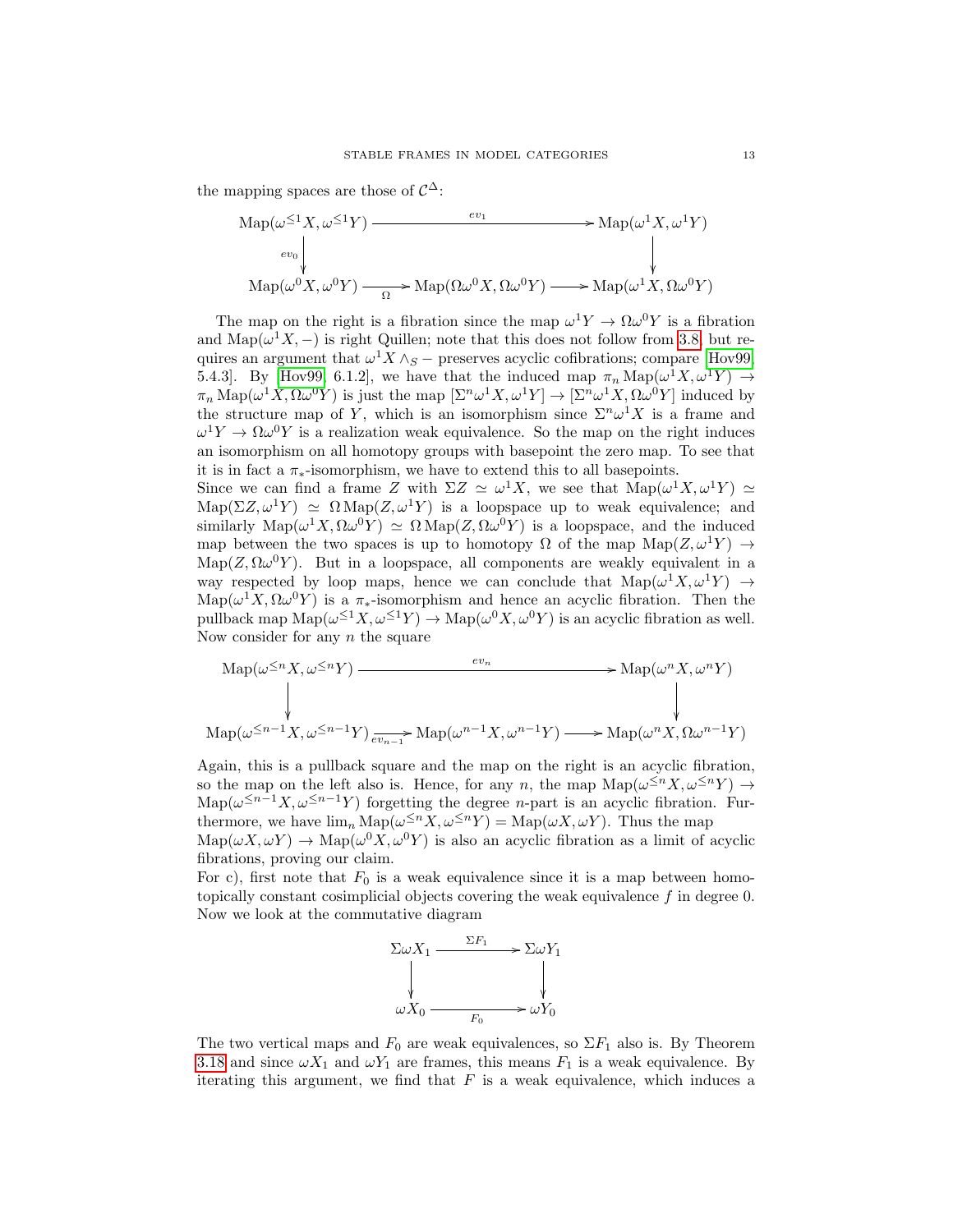natural weak equivalence between the functors  $\omega X \wedge -$  and  $\omega Y \wedge -$ . For d), first note that  $ev_{(0,0)}$  indeed induces a functor  $ev : Ho(SF(\mathcal{C})) \to Ho(\mathcal{C})$ since  $ev_{(0,0)}: \mathcal{C}^{\Delta}(\Sigma) \to \mathcal{C}$  is just the functor  $-\wedge \mathbb{S}$  which has a derived functor by Corollary [5.5.](#page-10-0) Since one can build a stable frame on any cofibrant-fibrant object of C and every object of Ho(C) is isomorphic to such an object, we get that ev is surjective on isomorphism classes of objects.

That ev is full is just a reformulation of part a). Given a morphism  $g : A \rightarrow B$  in  $Ho(\mathcal{C})$ , we may assume that A and B are cofibrant-fibrant and we obtain an actual morphism  $f : A \to B$  in C. Let X be a stable frame on A, Y a fibrant stable frame on X. By a), f extends to a map  $F: X \to Y$  and  $ev_{(0,0)}(F) = f$ , hence  $ev(F) = g$ . Finally, that ev is faithful follows directly from part c) since two maps of stable frames which are homotopic in degree  $(0,0)$  are homotopic.

## 6. Enrichments

We adopt the definitions of modules over a monoidal category from [\[Hov99,](#page-17-1) 4.1]: this is how the homotopy category of a stable model category will be enriched over SHC.

Now we construct our enrichment functor (or, rather, module functor). Let  $\mathcal C$  be a stable model category. We have a functor

$$
- \wedge - : SF(\mathcal{C}) \times Sp \rightarrow \mathcal{C}
$$

**Lemma 6.1.** This functor has a derived functor  $\Phi : Ho(SF(\mathcal{C})) \times SH\mathcal{C} \rightarrow Ho(\mathcal{C})$ 

Note that there is no claim that  $-\wedge -$  is a Quillen bifunctor; we just want an induced functor on the homotopy categories.

# *Proof.* Straightforward. □

Now choose an inverse  $\omega$  to the equivalence  $ev_{\mathcal{S}} : Ho(SF(\mathcal{C})) \to Ho(\mathcal{C})$ . In the terminology of [\[Hov99\]](#page-17-1),  $\omega$  is what one might call a *stable framing* for C; the choice of  $\omega$  boils down to choosing, for each cofibrant object A of C, a fibrant stable frame  $ωA$  with a weak equivalence  $A → ωA ∧ ℑ ≅ (ωA)<sub>0.0</sub>$ . The following definition depends on the choice of  $\omega$ , but in no essential way. Now we can define the enrichment functor:

Definition 6.2. The enrichment functor

$$
\otimes : \mathrm{Ho}(\mathcal{C}) \times \mathcal{SHC} \to \mathrm{Ho}(\mathcal{C})
$$

is given as the composition

$$
Ho(\mathcal{C}) \times \mathcal{SHC} \xrightarrow{\omega \times Id} \text{Ho}(SF(\mathcal{C})) \times \mathcal{SHC} \xrightarrow{\Phi} Ho(\mathcal{C})
$$

**Theorem 6.3.** For  $C = Sp$ , the functor ⊗ :  $SHC \times SHC \rightarrow SHC$  makes SHC into a monoidal category with unit S. For arbitrary  $\mathcal{C}, \otimes : Ho(\mathcal{C}) \times \mathcal{SHC} \to Ho(\mathcal{C})$  makes  $Ho(\mathcal{C})$  into a closed  $SH\mathcal{C}\text{-module with respect to the monoidal structure on } SH\mathcal{C}$ given by  $\otimes$ . A left Qullen functor  $\mathcal{C} \to \mathcal{D}$  between stable model categories induces an  $\mathcal{SHC}\text{-module functor } \mathrm{Ho}(\mathcal{C}) \to \mathrm{Ho}(\mathcal{D})$ .

*Proof.* Consider the categories  $Ho(SF(\mathcal{C}))$  and  $Ho(SF(\text{Sp}))$ , regarded as functor categories. We obtain a functor  $\text{Ho}(SF(\mathcal{C})) \times \text{Ho}(SF(\text{Sp})) \to \text{Ho}(SF(\mathcal{C}))$  by composition of derived Quillen functors  $\mathcal{SHC} \to \mathcal{SHC}$  with derived Quillen functors  $\mathcal{SHC} \to Ho(\mathcal{C})$  and horizontal composition of natural transformations. Because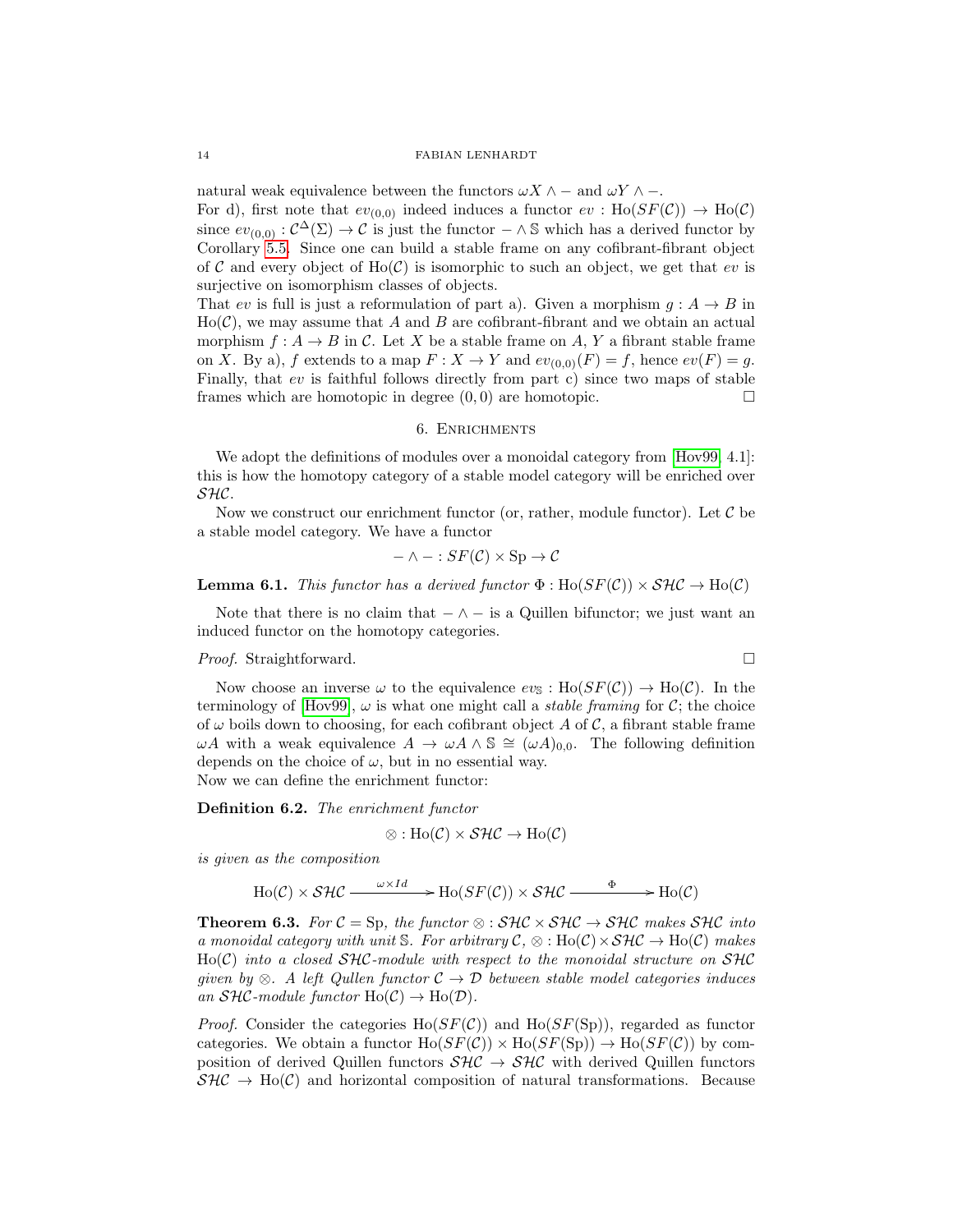of our conventions regarding left Quillen functors and the homotopy category, the composition of their derived functors is strictly associative, and the identity of  $\mathcal{SHC}$ , which is a left derived functor, acts as strict identity on Ho( $SF(\mathcal{C})$ ). Hence  $Ho(SF(Sp))$  is monoidal and  $Ho(SF(\mathcal{C}))$  is a  $Ho(SF(Sp))$ -module. Clearly, composition with derived left Quillen functors induces (strict)  $Ho(SF(Sp))$ -module functors  $\text{Ho}(SF(\mathcal{C})) \rightarrow \text{Ho}(SF(\mathcal{D})).$ 

Since  $\mathcal{SHC}$  is equivalent to Ho( $\mathcal{SF}(Sp)$ ), we can, after choosing inverse equivalences, pull the monoidal structure from the latter category over to  $\mathcal{SHC}$ ; this destroys strict associativity and strict unitality, but it is still a coherent monoidal product, and this is actually the definition we have given above. That the result is again a monoidal category is certainly no surprise; the proof is just a long, tedious and uninspired diagram chase. The argument that left Quillen functors induce  $\mathcal{SHC}$ -module functors is similar.

In particular, we have constructed a smash product on  $\mathcal{SHC}$ ; the obvious question is whether we have actually constructed something new. The following Theorem says that this is not so.

<span id="page-14-0"></span>**Theorem 6.4.** Let C be a monoidal stable model category with pairing  $\Box$  and unit U. Choose a left Quillen functor  $F : Sp \to \mathcal{C}$  sending S to a cofibrant replacement of U. Then the following holds:

• The composition

$$
Ho(\mathcal{C}) \times \mathcal{SHC} \xrightarrow{Id \times F} Ho(\mathcal{C}) \times Ho(\mathcal{C}) \xrightarrow{-\square-} Ho(\mathcal{C})
$$

is a possible model for the enrichment functor for  $C$ .

• The derived functor  $F : SHC \to Ho(C)$  is strong monoidal. In particular, if C is any symmetric monoidal model for stable homotopy theory, then  $F$ induces a strong monoidal equivalence.

At first glance, this seems to be an extremely strong statement, but it actually is not, and it is already mainly known: In [\[Shi01\]](#page-17-10), it is proven that symmetric spectra are in a certain sense initial among all stable monoidal model categories, and an analogue of our theorem holds for  $\text{Ho}(\text{Sp}^{\Sigma})$  instead of  $\text{Ho}(\text{Sp})$ . Hence the only new statement we make is that our smash product on  $\mathcal{SHC}$  is compatible with the one from  $Sp^{\Sigma}$ .

*Proof.* For i), we construct a particular inverse  $\omega : Ho(\mathcal{C}) \to Ho(SF(\mathcal{C}))$  to evaluation at the sphere spectrum as follows: For any cofibrant object  $X$  of  $C$ , the functor  $X\square$  is left Quillen, and we set  $\omega(X) = X\square F(-) : \text{Sp} \to \mathcal{C}$ . By definition,  $\omega(X)(\mathcal{S}) \cong X$  in the homotopy category. A morphism  $f : X \to Y$  in C induces a natural transformation  $\omega X \to \omega Y$  covering, up to homotopy, f on the sphere spectrum; on the homotopy category, these constructions hence yield a functor  $\omega: Ho(\mathcal{C}) \to Ho(SF(\mathcal{C}))$  inverse to evaluation at the sphere spectrum, and we may use this particular inverse to construct the enrichment. Now, for an object  $X$  of  $\text{Ho}(\mathcal{C})$  and a spectrum A, we have  $X \otimes A = \omega(X)(A) = X \square F(A)$  by definition, and the claim follows.

For ii), we have to produce a natural isomorphism  $F(A \otimes B) \cong F(A) \square F(B)$ . By naturality of the enrichment with respect to left Quillen functors, we have an isomorphism  $F(A \otimes B) \cong F(A) \otimes B$ , and by part i) we may arrange things such that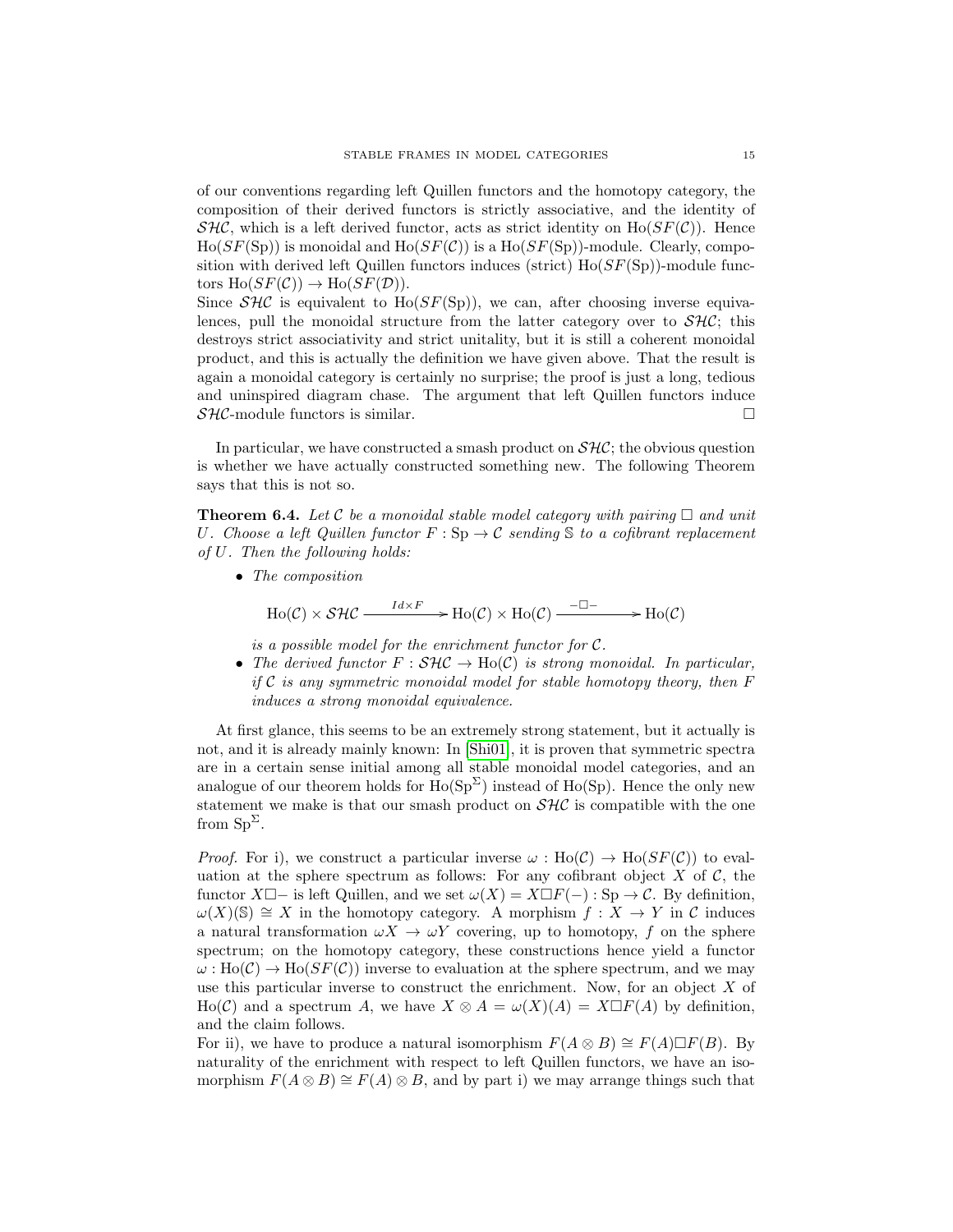$F(A) \otimes B = F(A) \square F(B)$ . This isomorphism is natural in both variables; it remains to check the commutativity of various coherence diagrams, cf. [\[ML98,](#page-17-11) XI.2]. This is left to the reader; the only point is that one can always assume that one of the involved objects is the sphere spectrum since all involved functors and natural transformations are determined by their behaviour on the sphere spectrum.

**Corollary 6.5.** Let C be any symmetric monoidal model for the stable homotopy category. The smash product on Ho(Sp) we have constructed is, under the Quillen equivalence  $\text{Sp} \to \mathcal{C}$  sending  $\mathcal S$  to the unit of  $\mathcal C$ , equivalent to the one in Ho( $\mathcal C$ ).

Remark 6.6. The proof of the Theorem actually proves something slightly stronger: There is no need for a monoidal structure on  $C$ , one only needs a monoidal structure on  $Ho(\mathcal{C})$  which is induced by Quillen functors and natural transformations, but which may be not associative or unital on the nose - as for example our construction of the smash product in  $\mathcal{SHC} = Ho(Sp)$ .

6.1. Compatibility with the triangulated structure. Both  $\mathcal{SHC}$  and  $\text{Ho}(\mathcal{C})$ are triangulated categories; so the enrichment functor  $\mathcal{SHC} \times Ho(\mathcal{C}) \to Ho(\mathcal{C})$  ought to be compatible with this structure. The following theorem tells us this is indeed so:

**Theorem 6.7.** The functor  $\otimes$ : Ho(C)  $\times$  SHC  $\rightarrow$  Ho(C) is biexact: For any object A of  $SHC$  and any X in  $Ho(C)$ , the functors

$$
-\otimes A : \text{Ho}(\mathcal{C}) \to \text{Ho}(\mathcal{C})
$$

and

$$
X \otimes - : \mathcal{SHC} \to \text{Ho}(\mathcal{C})
$$

preserve triangles and are additive.

*Proof.* This is proven similarly to the corresponding unstable result in [\[Hov99\]](#page-17-1).  $\Box$ 

7. AN EXPLICIT DESCRIPTION OF THE SMASH PRODUCT ON  $SAC$ 

In this chapter, we want to give an explicit description of the smash product on  $\mathcal{S}H\mathcal{C} = Ho(Sp)$  as we have constructed it above. We obtain a comparison of our smash product with the original smash product on  $\mathcal{SHC}$  by Boardman.

7.1. Quillen endofunctors of spectra. Given two spectra  $A$  and  $B$ , the following is the most naive candidate for  $A \wedge B$ : Choose a function  $q : \mathbb{N} \to \mathbb{N}$  which is monotone,  $q(n) \leq n$  and such that  $q(n + 1) - q(n)$  is at most 1. Then  $p = Id - q$ :  $\mathbb{N} \to \mathbb{N}$  has the same properties and  $p + q = Id$ . Furthermore, we demand that both  $p$  and  $q$  are unbounded. Then for spectra  $A$  and  $B$ , we define the *naive smash* product with respect to q  $A \wedge_q B$  levelwise as

$$
(A \wedge_q B)_n = A_{q(n)} \wedge B_{p(n)}
$$

with the following structure maps: If  $q(n+1) = q(n)$ , we use the structure map of B to obtain a map  $A_{q(n)} \wedge B_{p(n)} \wedge S^1 \to A_{q(n+1)} \wedge B_{p(n+1)}$ ; else we use the structure map of A after commuting the  $S^1$  past the  $B_{p(n)}$ . Clearly, this is a functorial construction - both  $A \wedge_q -$  and  $-\wedge_q B$  are functors Sp  $\rightarrow$  Sp.

Remark 7.1. One might want to make up for the "commuting the  $S^1$  past the B factor" in some way, and this in in fact appers in the original definition in topological spaces; however, there is no natural way to do this in our simplicial context; and all our arguments go through without a problem in this regard.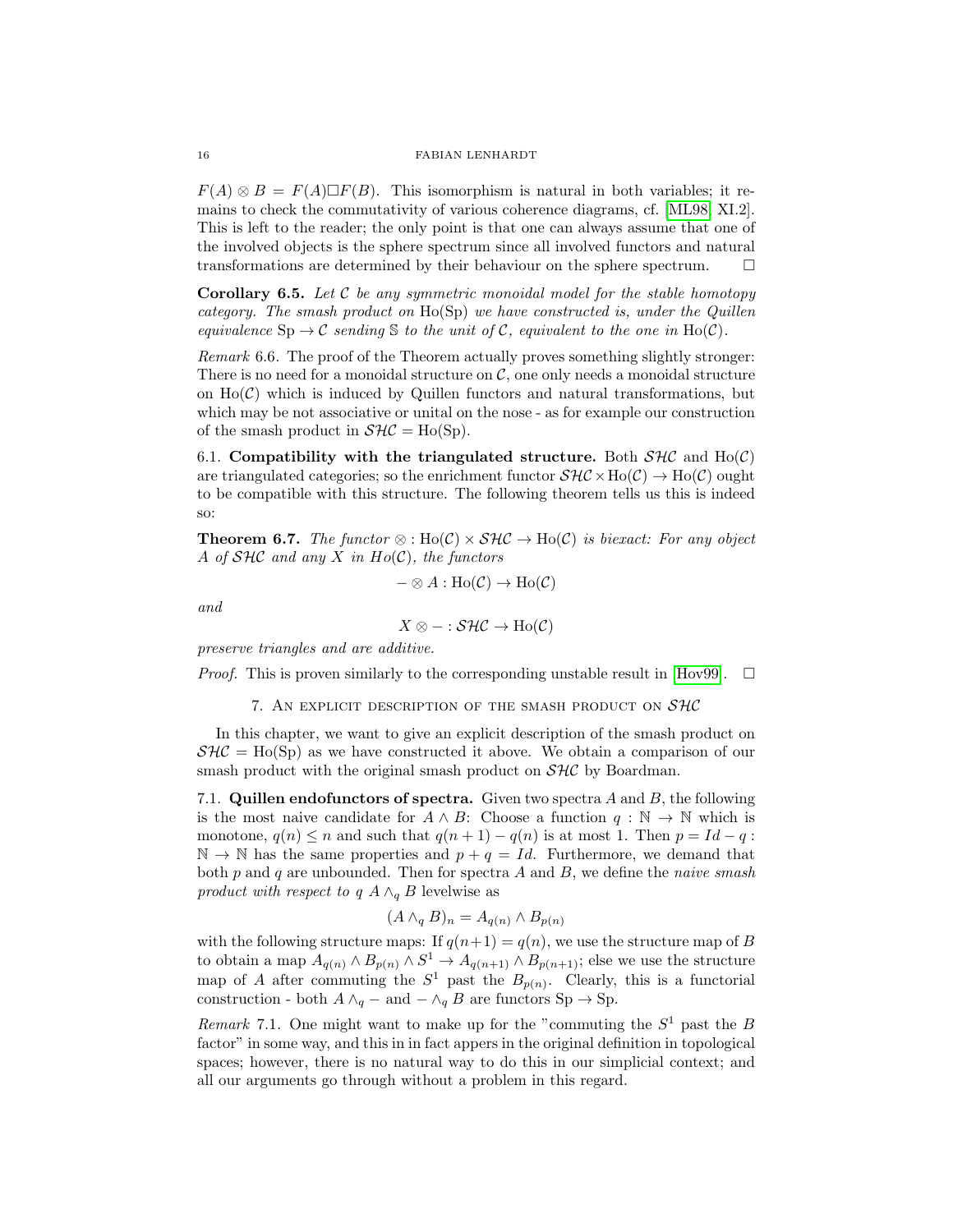Of course our aim is to see that  $A \wedge_{q} B$  is a model for  $A \otimes B$ . To see this, it is enough to see that  $A \wedge_q$  – is left Quillen for cofibrant A sending S to A. That  $A \wedge_q$  – is left Quillen is easy to check by noting that  $A \wedge_q -$  commutes with colimits and is hence a left adjoint and then writing down the associated  $\Sigma$ -cospectrum which happens to be a stable frame if q is unbounded. To see that  $A \wedge_{q} S \cong A$ , note that  $-\wedge_q$  S is also left Quillen, thanks to the fact that also p is unbounded, and clearly  $S \wedge_q S \cong S$ ;: hence  $-\wedge_q S$  is weakly equivalent to the identity and our claim follows. We obtain the following:

**Theorem 7.2.** The functor  $Sp \times Sp \to Sp$ ,  $(A, B) \to A \wedge_{g} B$ , represents the smash product functor  $\mathcal{SHC} \times \mathcal{SHC} \rightarrow \mathcal{SHC}$ .

Proof. This is clear by the preceding discussion and the construction of the smash product via Quillen functors. Note that a map  $f : A \to A'$  induces a natural transformation  $A \wedge_q - \to A' \wedge_q -$ .

This can be used to give a direct proof that the smash product is symmetric: After all,  $A \wedge_q B \cong B \wedge_p A$ , and both are models for the smash product  $A \wedge B$ . The following, similar statement is also interesting in its own right:

**Proposition 7.3.** Given two left Quillen functors  $F, G : Sp \to Sp$ , the derived functors satisfy  $FG \cong GF$ .

*Proof.* The derived functors of  $F$  and  $G$  are determined up to isomorphism by  $A = F(\mathbb{S})$  and  $B = G(\mathbb{S})$ ; hence we may assume  $F = A \wedge_{q} -$  and  $G = B \wedge_{p} -$ . To see that the derived functors  $FG$  and  $GF$  are isomorphic, it suffices to see that  $F(G(\mathbb{S})) \cong G(F(\mathbb{S}))$ ; however,  $F(G(\mathbb{S})) \cong F(B) = A \wedge_q B \cong B \wedge_p A \cong G(A) \cong$  $G(F(\mathbb{S}))$  as desired.

7.2. The original definition of the smash product. We will follow [\[Ada95\]](#page-17-12) in our description of the smash product.

The basic idea is very similar to the one outlined above, with one subtle difference regarding the structure maps. Choose functions  $p, q : \mathbb{N} \to \mathbb{N}$  as above. Given two topological spectra A and B, we again define a spectrum  $A \wedge_q B$  with n-th space  $A_{p(n)} \wedge B_{q(n)}$ , but with slightly different structure maps. In the topological setting, there is a "multiplication by -1"-map  $\tau$  on  $S^1$ ; regarding  $S^1$  as the one-point compactification of R, this is just the map sending x to  $-x$ . Now, If  $q(n+1) =$  $q(n) + 1$ , we just use the structure map of B to obtain a map  $A_{p(n)} \wedge B_{q(n)} \wedge S^1 \rightarrow$  $A_{p(n+1)} \wedge B_{q(n+1)}$ ; however, if  $q(n+1) = q(n)$ , we first permute the  $S^1$  past the  $B_{q(n)}$ , then use  $\tau$  to obtain a self-map  $A_{p(n)} \wedge S^1 \wedge B_{q(n)} \rightarrow A_{p(n)} \wedge S^1 \wedge B_{q(n)}$ , and then use the structure map of A to obtain a map to  $A_{p(n+1)} \wedge B_{q(n+1)}$ . The classical smash product  $-\wedge -$ : Ho(Sp<sup>Top</sup>) × Ho(Sp<sup>Top</sup>) → Ho(Sp<sup>Top</sup>) constructed in [\[Ada95\]](#page-17-12) has the following basic property:

**Theorem 7.4.** For arbitrary p, q, there is a natural isomorphism  $A \wedge_{q} B \rightarrow A \wedge B$ .

The following is easy to check:

**Proposition 7.5.** For cofibrant spectra A, B, the functors  $A \wedge_q - : Sp^{Top} \to Sp^{Top}$ and  $-\wedge_q B$  : Sp<sup>Top</sup>  $\rightarrow$  Sp<sup>Top</sup> are left Quillen and send the topological sphere spectrum  $\mathbb{S}^{Top}$  to A resp. B up to weak equivalence.